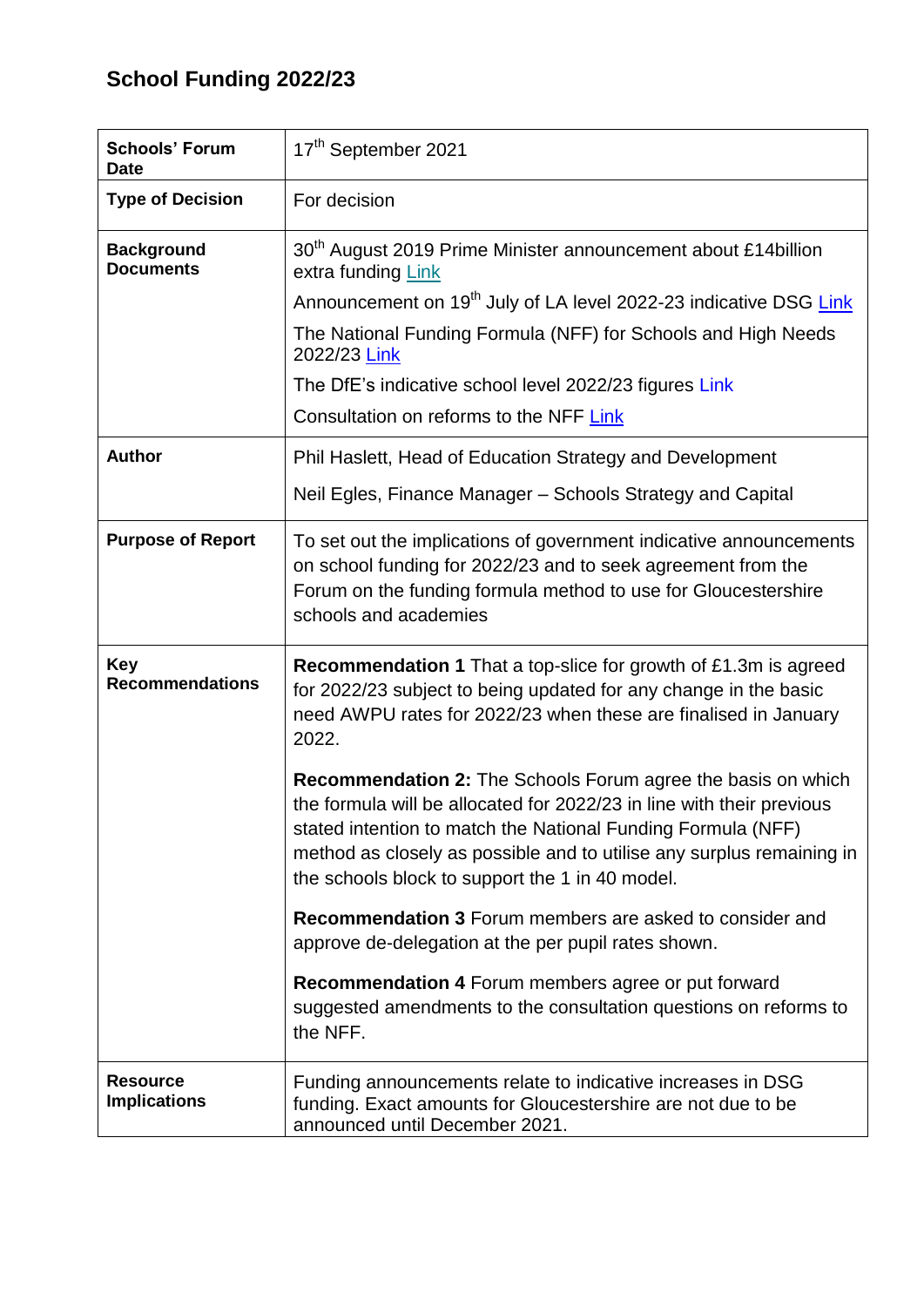# **1 Introduction**

On the 19<sup>th</sup> September 2019 the Prime Minister announced £14billion extra funding for Education over 3 years. On the 19<sup>th</sup> July 21 an announcement was made about the third year of that funding including information on: indicative 2022/23 DSG funding and the 2022/23 Schools and High Needs National Funding Formula (NFF).

The DSG figures released are indicative only at this stage. Final DSG figures will be released in December 2021 along with the October 2021 pupil census and other census data that will be used to determine schools' actual budget allocations for 2022/23.

# **2 Indicative 2022/23 DSG allocations**

The indicative 2022/23 DSG allocations (before any changes for the updated census data that will be announced in December 2021) are shown below. The percentage increases are broadly in-line with those from 2020/21 to 2021/22 (excluding the increase in 2021/22 that related to teachers pay and pensions funding moving into the DSG).

|                                      |                |                   | <b>Central</b>  |                    |                  |
|--------------------------------------|----------------|-------------------|-----------------|--------------------|------------------|
| 2022/23 Indicative DSG block summary |                |                   | <b>School</b>   |                    |                  |
|                                      | <b>Schools</b> | <b>High Needs</b> | <b>Services</b> | <b>Early Years</b> | <b>Total DSG</b> |
| 21/22 (as at Sept 21)                | £411.371m      | £74.352m          | £2.784m         | £35.337m           | £523.844m        |
| 22/23 Indicative DSG block funding   | £423.658m      | £80.761m          | £2.939m         | £35.337m           | £542.694m        |
| Change                               | £12.287m       | £6.409m           | £0.155m         | £0.000m            | £18.851m         |
| Percentage change                    | 3.0%           | 8.6%              | 5.6%            | $0.0\%$            | 3.6%             |

*The 2022/23 growth funding element of the schools block has not yet been announced so the schools block total above currently includes growth funding assumed at the £2.836m 2021/22 level.*

*2022/23 indicative Early Years block funding has not yet been announced, so that block is included above at its current 2021/22 level.*

The final DSG position will be presented at the  $12<sup>th</sup>$  January 2022 Schools Forum meeting after being updated for the final DSG and revised pupil data due to be announced in December 2021.

# **3 Growth Fund**

In line with DfE requirements, the growth fund is topsliced from the schools block DSG to provide funding for new classes required as a result of a shortage of basic need places and for start up costs for any new schools opening in the year. On current information and using the 2022/23 NFF Basic Need AWPU rates, the growth fund needed for 2022/23 is £1.3m. This is £0.2m less than was needed in 2021/22.

**Recommendation 1: That a top-slice for growth of £1.3m is agreed for 2022/23 subject to being updated for any change in the basic need AWPU rates for 2022/23 when these are finalised in January 2022.**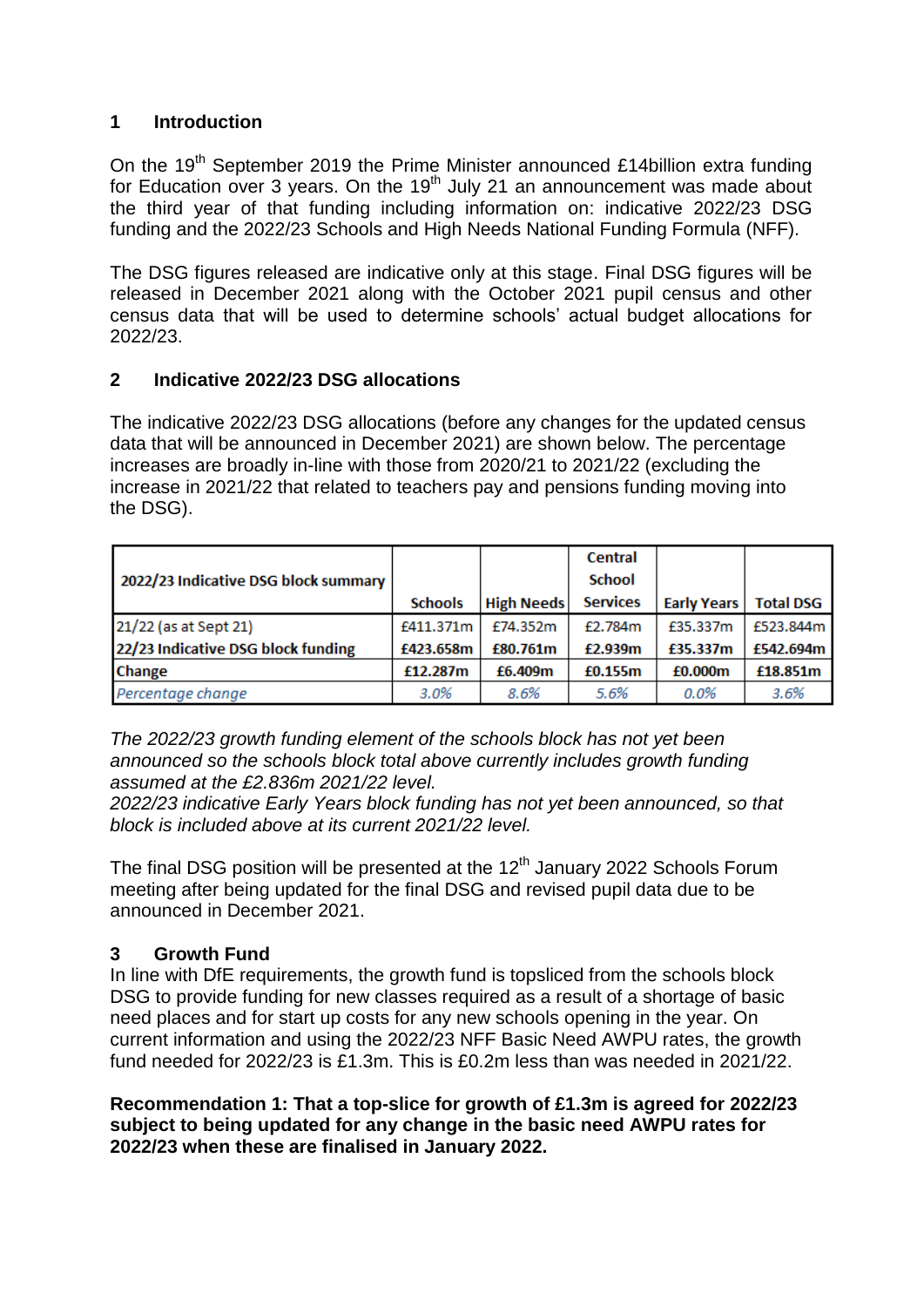# **4 The NFF and Gloucestershire Schools Funding Formula**

The local authority and School Forum's role in the distribution of school funding remains unchanged for 2022/23.

There is currently no fixed target date by which all schools will receive their allocations via a 'hard' NFF, however the Department for Education (DfE) are [consulting](https://consult.education.gov.uk/funding-policy-unit/completing-our-reforms-to-the-nff/) on the approach to completing their reforms of the National Funding Formula (NFF) and how they most effectively transition away from local formulae to all schools' funding allocations eventually being determined directly by the NFF.

Details of this consultation are covered in **Annex C** in this paper which includes summary information on the consultation that has been produced by the society of county treasurers (SCT). As a starting point for discussion we have provided draft answers to the consultation questions and ask that the Forum consider these and provide feedback at the meeting.

There will be a follow-up DfE consultation once responses to these questions have been considered.

The DfE have published [indicative school-level 2022/23 figures](https://www.gov.uk/government/publications/national-funding-formula-tables-for-schools-and-high-needs-2022-to-2023) which illustrate the impact of the notional NFF for each school. However these figures are based on data from the October 2020 census while actual budgets schools will receive will be based on the October 2021 school census and other census data for additional needs, so the final figures will be subject to adjustment after the 2021 census is completed.

The deadline for issuing school budgets for 2022/23 is the 28th of February 2022.

# **The key National Funding Formula (NFF) changes for 2022/23 are:**

3% increases to the factors for basic entitlement; deprivation allocations based on free school meals at any time in the last 6 years (FSM6) and on income deprivation affecting children index (IDACI); lower prior attainment (LPA), English as an additional language (EAL) and the lump sum.

2% increase to the minimum per pupil levels and free school meals (FSM).

# **Sparsity**

£10,000 increase primary and £5,000 increase secondary to the maximum amount a school can receive for the sparsity factor. Primaries are now eligible for up to a maximum of £55,000 and Secondaries up to £80,000.

Schools sparsity distances are now based on road distances, instead of straight-line 'as the crow flies' distances.

A sparsity distance taper has been introduced in addition to the existing year group size taper. Schools marginally below the main distance thresholds (2 miles Primary, 3 miles secondary) will now also attract some sparsity funding, but at a lower amount. This new sparsity distance taper is set at 20% below these main thresholds (1.6 miles primary and 2.4 miles secondary). This means that, for example, primary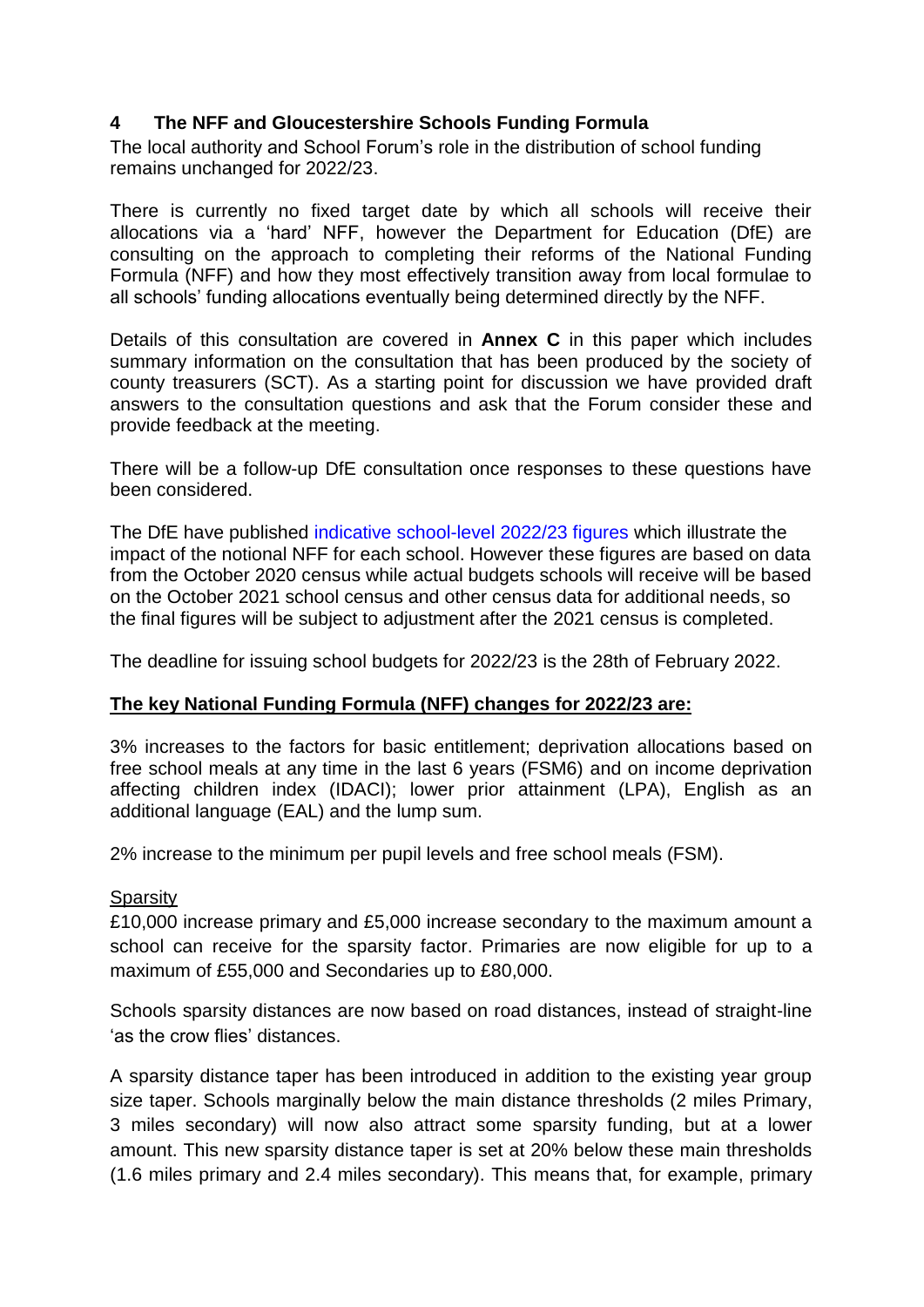schools whose sparsity distance is between 1.6 miles and 2 miles (and have a sufficiently small average year group size below 21.4), will now also be allocated some sparsity funding. This will however reduces via the taper the closer the distance is to 1.6 miles. The same applies to secondary schools but between 2.4 miles and 3 miles (and have a sufficiently small average year group size below 120).

The DfE believe this has improved the fairness of the factor by removing the cliff-edge to eligibility and ensuring that marginal differences in sparsity distances do not result in significant differences to a school's funding.

Based on the illustrative NFF for Gloucestershire for 2022/23 the number of secondary schools receiving sparsity funding has increased by 1, but in the primary sector the number of eligible schools has increased by 164% from 28 in 2021/22 to 78 in 2022/23. This along with the increase in the funding rate for both sectors means that total funding allocated by sparsity will increase from £1.2m in 2021/22 to £3.2m in 2022/23.

|              | 21/22 Schools | 21/22               | 22/23 Schools | 22/23                |    | <b>Movement</b> |
|--------------|---------------|---------------------|---------------|----------------------|----|-----------------|
|              | qualifying    | <b>Total amount</b> | qualifying    | Total amount schools |    | <b>Amount</b>   |
| Primary      | 28            | £1,013,579          | 74            | £2,953,937           | 46 | £1,940,358      |
| Secondary    |               | £190,566            | b             | £218,797             |    | £28,231         |
| <b>Total</b> | 33            | £1,204,145          | 80            | £3,172,734           | 47 | £1,968,589      |

# FSM6

Data on pupils who have been eligible for FSM6 is now taken from the October 2021 school census instead of the January 2021 census, to make the factor more up to date and bring it in line with arrangements for other NFF factors as well as the pupil premium.

# Mobility

Pupils who joined a school between January and May will attract funding for mobility based on their entry date, rather than by virtue of the May school census being their first census at the current school, as the May census did not take place due to coronavirus (COVID-19).

# Rates

The DfE are centralising the business rates payment system for schools, so that the ESFA will pay billing authorities directly on behalf of state funded schools from 2022/23. This will simplify the process and decrease administrative burdens for schools. Further details on this are expected from the DfE shortly.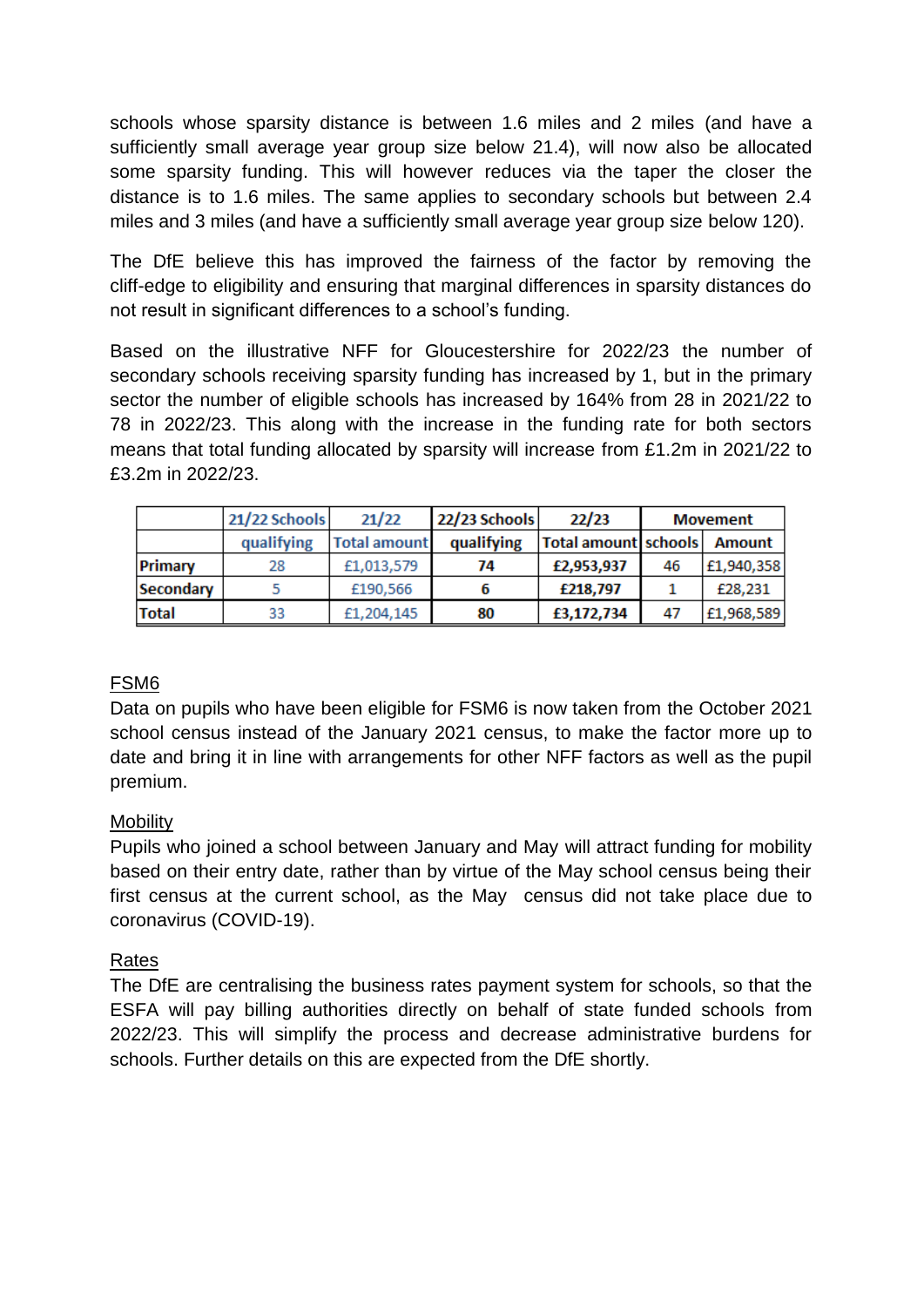### Minimum Per Pupil Funding (MPPF) Levels

The Minimum per pupil funding (MPPF) increases by 2% to £5,525 per secondary pupil and £4,265 per primary pupil.

These amounts exclude the premises elements of the formula but include the lump sum and any sparsity allocation, so should not be confused with the Basic entitlement age weighted pupil unit rates. They are the minimum amount a school will receive per pupil, if the total produced by their funding formula (excluding premises factors) is lower.

A breakdown by sector and school number on roll (NOR) of the schools requiring MPPF uplifts in 2022/23 is shown in Annex A. There has been an overall reduction of 10 schools requiring MPPF since last year, 7 in Primary and 3 in secondary.

### Funding Floor/Minimum Funding Guarantee (MFG).

The funding floor in the NFF remains at 2% to ensure every school is allocated at least 2% more funding per pupil. Local authorities are required to use a minimum funding guarantee (MFG) between +0.5% and +2%. instead of a funding floor when setting the schools formula, however, as the DfE expect local authorities to use the MFG to match the mainstream schools funding floor protection in the NFF, it is our intention to set the 2022/23 MFG at the same 2% level.

A breakdown by sector and school number on roll (NOR) of the schools receiving this through the NFF in 2022/23 is shown in Annex A. There has been an overall reduction of 38 schools on the funding floor since last year, 37 in Primary and 1 in secondary.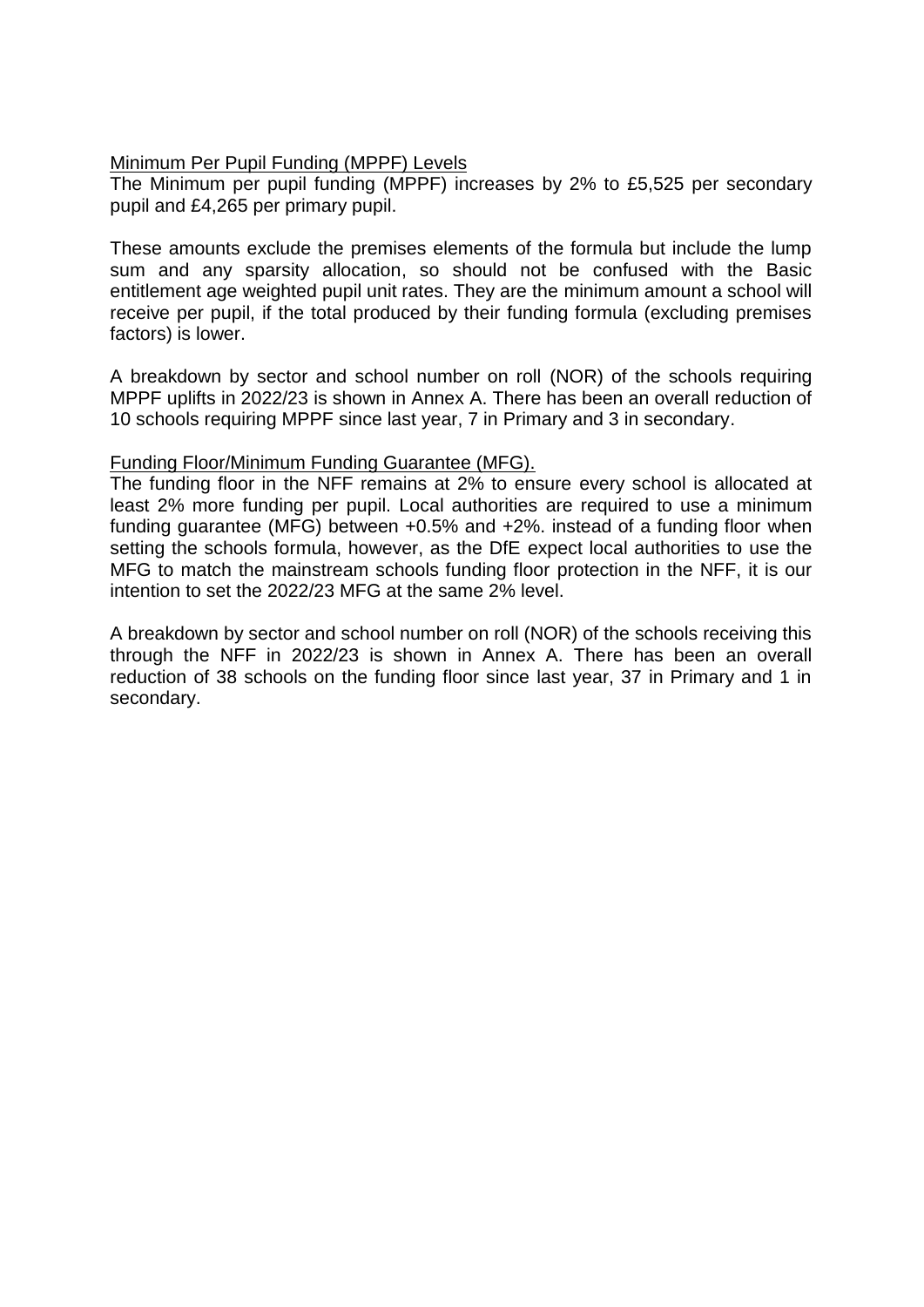### NFF 2022/23 formula factor rates published by the DfE

The increases in the government's NFF rates for 2022/23 are shown below:

| NFF funding rate increase 2122 to 2223                | As per DfE published tables.  |                |                         |                     |
|-------------------------------------------------------|-------------------------------|----------------|-------------------------|---------------------|
|                                                       | Excludes Area Cost Adjustment |                |                         |                     |
|                                                       | <b>(ACA)</b>                  |                |                         |                     |
|                                                       | 2122                          | 22/23          |                         |                     |
|                                                       | DFE NFF                       | <b>DFE NFF</b> |                         |                     |
|                                                       | Rate                          | Rate           |                         | Increase   Increase |
|                                                       | £                             | £              | £                       | %                   |
| <u> Pupil led Factors:</u>                            |                               |                |                         |                     |
| Basic Entitlement Primary (Age Weighted Pupil Unit)   | 3.123                         | 3,217          | 94                      | 3.01%               |
| Basic Entitlement KS3 (Age Weighted Pupil Unit)       | 4.404                         | 4,536          | 132                     | $3.00\%$            |
| Basic Entitlement KS4 (Age Weighted Pupil Unit)       | 4,963                         | 5,112          | 149                     | $3.00\%$            |
| Deprivation Primary (FSM ever 6)                      | 575                           | 590            | 15                      | 2.61%               |
| Deprivation Secondary (FSM ever 6)                    | 840                           | 865            | 25                      | 2.98%               |
| Deprivation Primary (FSM)                             | 460                           | 470            | 10                      | $2.17\%$            |
| Deprivation Secondary (FSM)                           | 460                           | 470            | 10                      | 2.17%               |
| <b>IDACIF Primary</b>                                 | 215                           | 220            | $\overline{\mathbf{5}}$ | 2.33%               |
| <b>IDACIF</b> Secondary                               | 310                           | 320            | 10                      | 3.23%               |
| <b>IDACIE Primary</b>                                 | 260                           | 270            | 10                      | 3.85%               |
| <b>IDACIE</b> Secondary                               | 415                           | 425            | 10                      | 2.41%               |
| <b>IDACI D Primary</b>                                | 410                           | 420            | 10                      | 2.44%               |
| <b>IDACI D Secondary</b>                              | 580                           | 595            | 15                      | 2.59%               |
| <b>IDACIC</b> Primary                                 | 445                           | 460            | 15                      | 3.37%               |
| <b>IDACIC</b> Secondary                               | 630                           | 650            | 20                      | 3.17%               |
| <b>IDACIB</b> Primary                                 | 475                           | 490            | 15                      | 3.16%               |
| <b>IDACIB</b> Secondary                               | 680                           | 700            | 20                      | 2.94%               |
| <b>IDACI A Primary</b>                                | 620                           | 640            | 20                      | 3.23%               |
| <b>IDACI A Secondary</b>                              | 865                           | 890            | 25                      | 2.89%               |
| Prior Attainment Primary                              | 1,095                         | 1,130          | 35                      | 3.20%               |
| Prior Attainment Secondary                            | 1,660                         | 1,710          | 50                      | 3.01%               |
| English as Additional Language (3 year EAL) Primary   | 550                           | 565            | 15                      | 2.73%               |
| English as Additional Language (3 year EAL) Secondary | 1,485                         | 1,530          | 45                      | 3.03%               |
| Mobility Primary                                      | 900                           | 925            | 25                      | 2.78%               |
| Mobility Secondary                                    | 1.290                         | 1,330          | 40                      | 3.10%               |

#### School Leds Factors:

| Lump Sum Primary               | 117,800 | 121.300 | 3,500  | 2.97%  |
|--------------------------------|---------|---------|--------|--------|
| Lump Sum Secondary             | 117,800 | 121.300 | 3.500  | 2.97%  |
| i Sparsity Maximum Primary -   | 45,000  | 55.000  | 10,000 | 22.22% |
| i Sparsity Maximum Secondary . | 75.000  | 80.000  | 5.000  | 6.67%  |

#### Minimum Per Pupil Funding Uplift

| $\overline{\phantom{a}}$ | 180                                 | oot.       | 85  |  |
|--------------------------|-------------------------------------|------------|-----|--|
| ΙC                       | $-$<br>$\overline{\phantom{0}}$<br> | <b>CAC</b> | 110 |  |
|                          |                                     |            |     |  |

*An Area Cost Adjustment (ACA) to reflect geographical variation in both the general labour market (GLM) and in teacher pay scales will also be applied to the above 2022/23 amounts. For Gloucestershire the ACA is 1.00629.*

# Split site factor.

The DfE currently identify this as an element of premises funding and therefore allocates funding for it to LAs based on the previous year's allocations. It is then up to LAs and schools forums to identify their own local formula for allocating to schools. As the Gloucestershire split site formula is based on a lump sum and per pupil amount, we have uplifted this for 2022/23 by 3.01% for the per pupil amount and 2.97% for the lump sum amount in line with the NFF increase in those factors. This will provide an indicative 2022/23 split site factor before ACA of £46,567 plus £62.14 per pupil.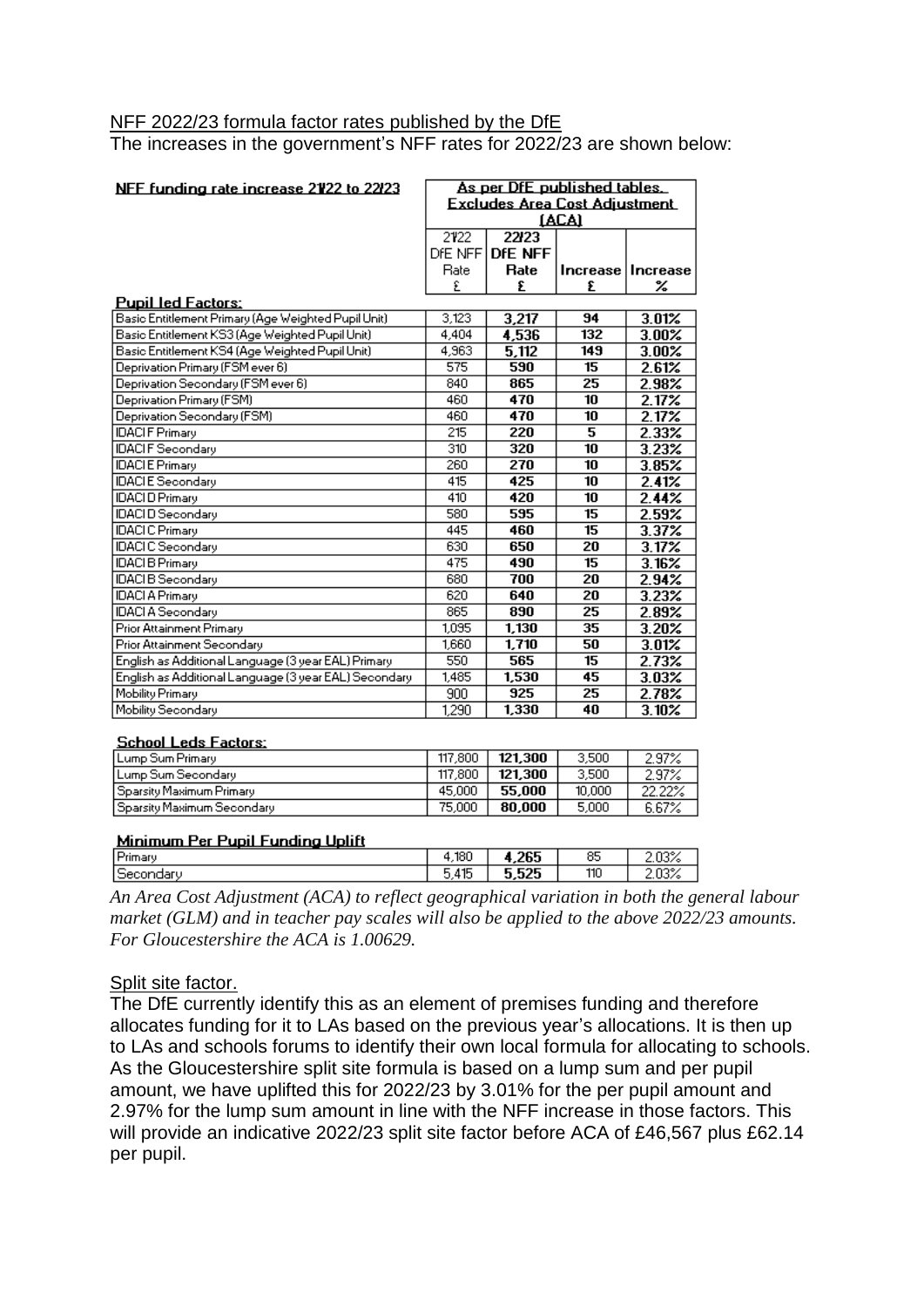### 0.5% transfers from the schools block

Local authorities continue to be able to transfer up to 0.5% of their total schools block allocations to other blocks of the Dedicated Schools Grant (DSG), with schools forum approval.

### Use of any balance remaining in the schools block

The exact amount of any balance remaining will not be known until final updated census data and the final DSG for 2022/23 is issued in December 2021. However on current estimates using the 2022/23 NFF rates, the revised sparsity data and the 2021/22 census data there would be approximately £0.520m (0.1%) of the schools block remaining after funding for growth and delegated budgets at the 100% NFF level.

Following the Schools Forum decision in each of the last two years to utilise any surplus in the schools block to support the 1 in 40 model, it is proposed that any surplus in the schools block is utilised in the same way in 2022/23.

### *Recommendation 2*

*The Schools Forum agree the basis on which the formula will be allocated for 2022/23 in line with their previous stated intention to match the NFF method as closely as possible and to utilise any surplus remaining in the schools block to support the 1 in 40 model.*

### **5 De-delegations for local authority maintained schools**

Decision-making on de-delegations rests with maintained school representatives of the forum only and decisions need to be made separately for each phase.

Deductions are made from the formula allocations for maintained schools only. The aggregate total for each de-delegated budget changes each year to reflect both changes in maintained pupil numbers and reductions due to further academy conversions.

# **5.1 In-year increases in pupil numbers at primary schools**

This supports maintained primaries with significant pupil increases above a threshold in their NOR between October census dates. The formula has been reviewed by the Forum a number of times and has been agreed as:

*Where the increase in October School Census numbers exceeds the higher of 5% or 10 pupils (the 5% threshold is subject to a ceiling of 15 pupils) then 7/12 of the Basic Entitlement (Age Weighted Pupil Unit) pupil allocation will be triggered for each pupil above this threshold*.

# **5.2 Targeted Intervention-Primary**

The de-delegated funding has been used to support the LA in carrying out its duties to local authority maintained primary, junior and infant and special schools under the Schools causing concern guidance for local authorities and Regional Schools Commissioners on how to work with schools to support improvements to educational performance, and on using their intervention powers, September 2020 [\(Link\)](https://assets.publishing.service.gov.uk/government/uploads/system/uploads/attachment_data/file/922910/schools_causing_concern1.pdf) and in accordance with the LA's ongoing responsibility for school improvement as detailed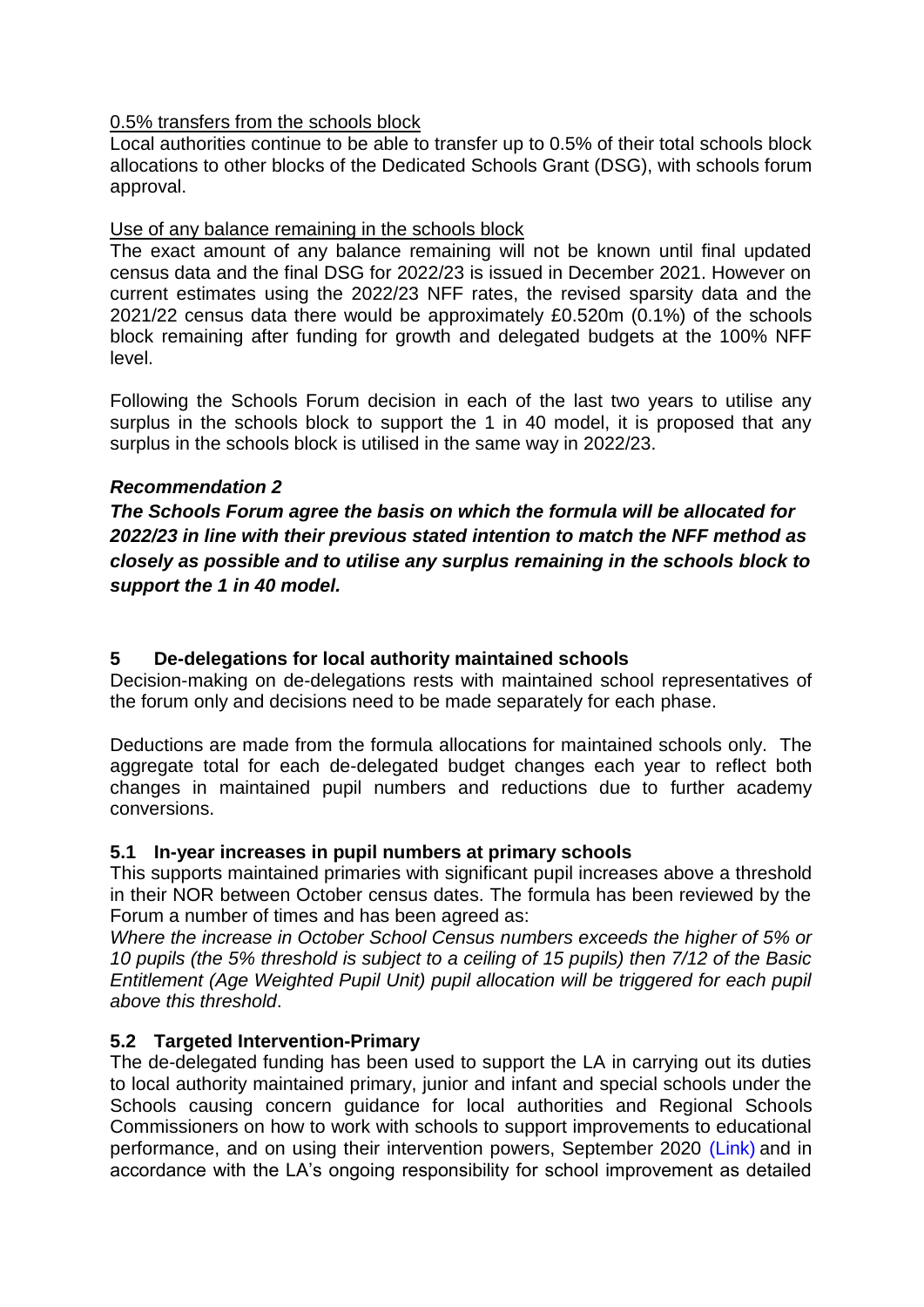in the LA's school improvement strategy. The aim is to develop and support a selfimproving school system.

Advisers have worked closely with the schools that are judged to require improvement and those that were good at their previous Ofsted inspection but are currently considered vulnerable. There are 11 schools where Ofsted will return for a full Section 5 inspection following one-day Section 8 inspections. The LA uses a rigorous risk assessment process in order to identify all schools that are at risk of decline, including those currently judged 'outstanding' and puts in place a model for bringing about rapid improvement. Outstanding schools that will be subject to inspection from September and that have previously been exempt could be at particularly at risk. Close monitoring ensures that the appropriate level of challenge and support is provided for these schools to ensure that provision improves as quickly as possible. Additional support is commissioned or brokered where necessary, including through the locality partnership, with the two Teaching Hubs and with good and outstanding schools, to ensure that the capacity for further sustained improvement in all schools remains strong.

There is a differentiated, bespoke approach to support and targeted intervention for schools. In some cases, the funding has been used to support new, acting or interim leadership arrangements. In others, it has been used to provide urgent support with training and coaching of staff, or to secure urgent improvements in, for example, safeguarding or governance. The project group approach and the risk assessment is undertaken collaboratively with head teachers and governors.

Research shows that schools at risk of decline or failure are likely to benefit from specialist HR advice. A HR business partner for schools is funded and dedicated to the Education Outcomes and Intervention Team. Where the school would benefit from other specialist support (e.g. Safeguarding, Finance, Health and Safety) this has been coordinated and funded through the project group. In order to ensure that budgets are used effectively, schools are monitored and potential deficit is challenged robustly by the deficit scrutiny group. The targeted intervention deficit budget has been used to support schools in particular difficulty to address financial management concerns.

Ofsted inspectors continue to speak highly of the quality of work undertaken by the local authority in supporting and challenging schools to improve. There are a number of primary schools that have improved significantly as a result of LA intervention and support.

### **5.3 Union Facilities-Primary**

A report summarising the use of facilities time funding is attached at **Annex B.**

# **5.4 LA statutory duties-Primary and Secondary**

The regulations continue to provide for LAs to retain some of their maintained schools' DSG in an arrangement akin to de-delegation to cover statutory duties (primarily budgeting, accounting and internal audit, administration of pensions and a range of other HR duties and landlord responsibilities on buildings) that relate to maintained schools only.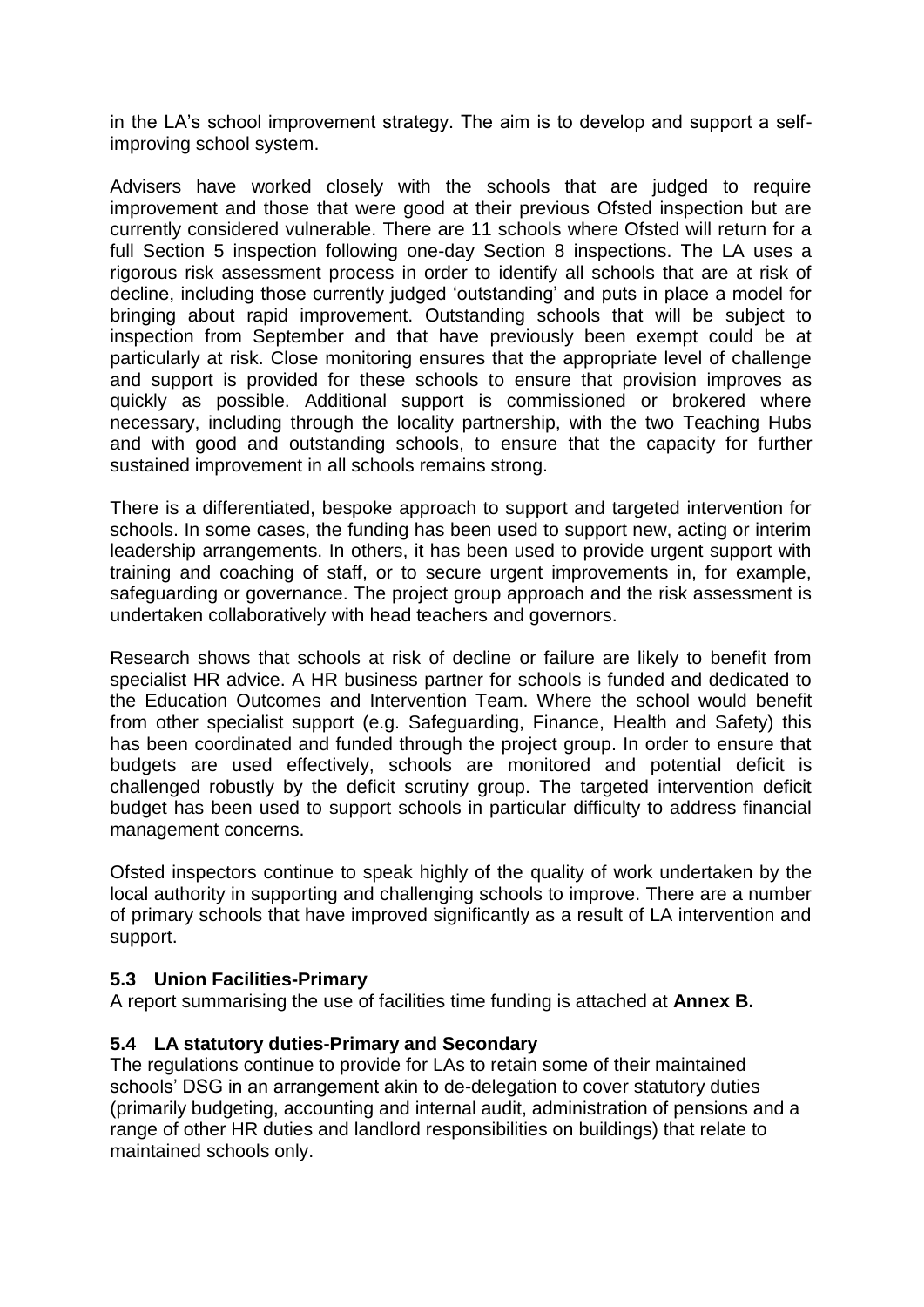# **5.5 The de-delegation rates to apply in 2022/23**

In summary the relevant phase maintained school representatives on the Forum are asked to consider agreeing deductions, from the budgets of maintained schools only, for the functions listed in the table below.

Items 1 to 3 cover the primary maintained sector only and item 4 covers both the primary and secondary maintained sectors. Those eligible to vote are shown against each de-delegation proposal.

|   | De-delegation<br>proposal     | Eligible to vote      | Estimated Budgets based on<br>maintained schools October 2020<br>census numbers & known academy<br>conversions. (Will be updated for<br>October 2021 census)<br>Primary 34,417<br>Secondary 4,101 |               |
|---|-------------------------------|-----------------------|---------------------------------------------------------------------------------------------------------------------------------------------------------------------------------------------------|---------------|
|   |                               |                       | Per pupil<br>Rate £                                                                                                                                                                               | Total<br>£000 |
| 1 | In-year                       | Lisa Jones            | 6.32                                                                                                                                                                                              | 218           |
|   | increases in<br>pupil numbers | <b>Elaine Le Gros</b> |                                                                                                                                                                                                   |               |
|   | - primary                     | Amanda<br>Horniman    |                                                                                                                                                                                                   |               |
|   |                               | <b>Rhian Evans</b>    |                                                                                                                                                                                                   |               |
|   |                               | Peter Nolan           |                                                                                                                                                                                                   |               |
|   |                               | <b>Matthew Bishop</b> |                                                                                                                                                                                                   |               |
| 2 | Targeted                      | Lisa Jones            | 9.27                                                                                                                                                                                              | 319           |
|   | intervention -<br>primary     | <b>Elaine Le Gros</b> |                                                                                                                                                                                                   |               |
|   |                               | Amanda<br>Horniman    |                                                                                                                                                                                                   |               |
|   |                               | <b>Rhian Evans</b>    |                                                                                                                                                                                                   |               |
|   |                               | Peter Nolan           |                                                                                                                                                                                                   |               |
|   |                               | <b>Matthew Bishop</b> |                                                                                                                                                                                                   |               |
| 3 | <b>Union facilities</b>       | Lisa Jones            | 3.05                                                                                                                                                                                              | 105           |
|   | primary                       | <b>Elaine Le Gros</b> |                                                                                                                                                                                                   |               |
|   |                               | Amanda<br>Horniman    |                                                                                                                                                                                                   |               |
|   |                               | <b>Rhian Evans</b>    |                                                                                                                                                                                                   |               |
|   |                               | Peter Nolan           |                                                                                                                                                                                                   |               |
|   |                               | <b>Matthew Bishop</b> |                                                                                                                                                                                                   |               |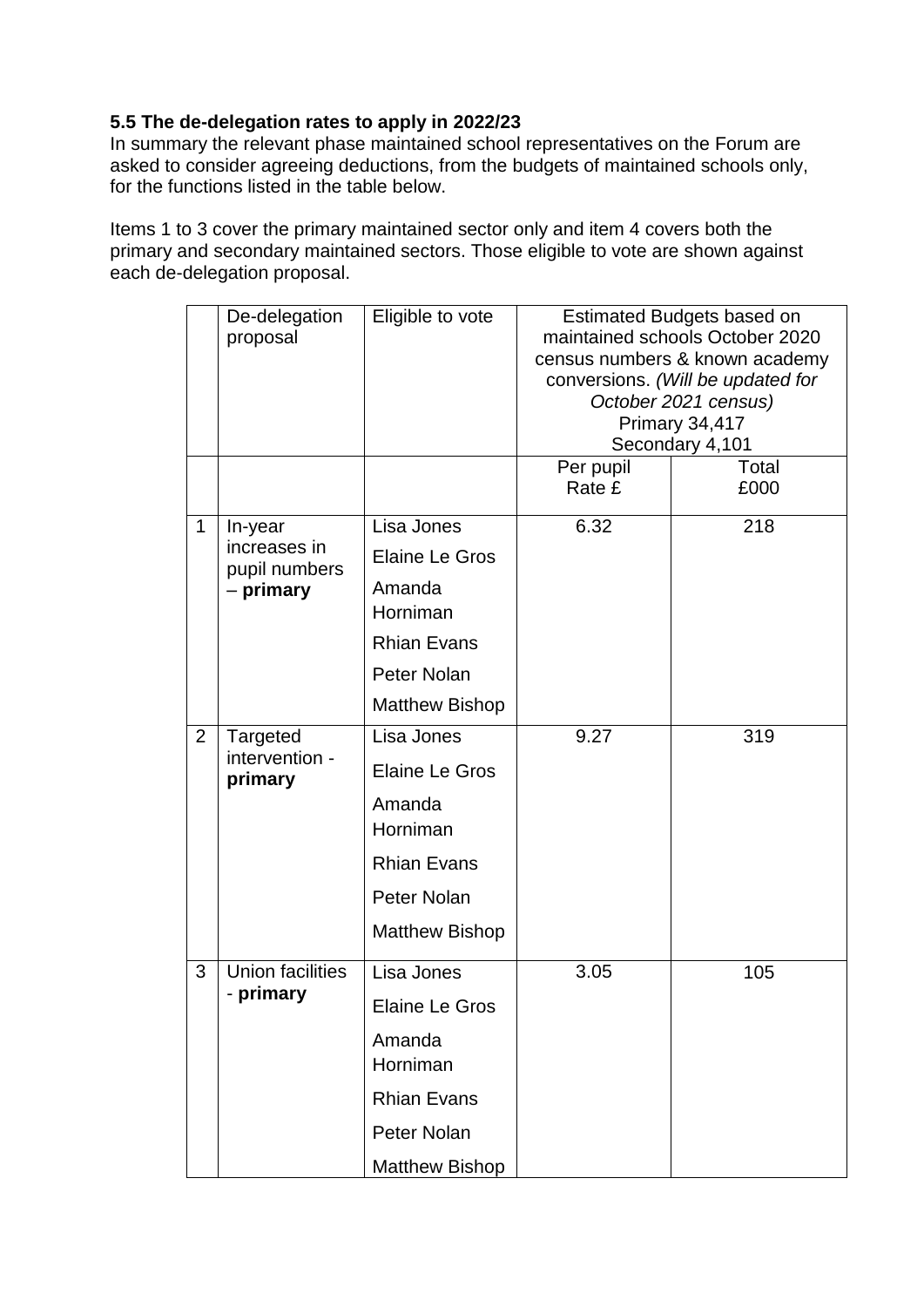| 4 | Local authority<br>statutory duties<br>-primary and<br>secondary | Lisa Jones<br><b>Elaine Le Gros</b><br>Amanda<br>Horniman                        | 5.00 | 193 |
|---|------------------------------------------------------------------|----------------------------------------------------------------------------------|------|-----|
|   |                                                                  | <b>Rhian Evans</b><br>Peter Nolan<br><b>Matthew Bishop</b><br>David<br>Alexander |      |     |

# **Recommendation 3**

**Forum members are asked to consider and approve de-delegation at the per pupil rates shown for:**

- **in-year increases in pupil numbers (primary)**
- **targeted intervention (primary)**
- **union facilities (primary)**
- **local authority statutory duties (primary and secondary)**

# **6. High Needs Block**

The indicative figures for the high needs block for 2022/23 show an increase of £6.409m (8.6%). This extra resource is to help local authorities manage their cost pressures in this area, while the government remains focused on completing the cross-departmental review of the SEND system to ensure that it supports children and young people with SEND as efficiently and effectively as possible.

There is a separate high needs report on the agenda which details the impact of this funding and the latest actions and trends.

# **7. Central Schools Services Block (CSSB)**

The CSSB includes funding for on-going responsibilities of Local Authorities for the statutory duties that they hold for both maintained schools and academies. It includes funding for Admissions, School Forum coordination, copyright licences and centrally retained duties. The allocation is based on a formula using pupil numbers (90%), free school meals (Ever 6, 10%) with an area cost adjustment applied. The indicative rate per pupil for 2022/23 is up by £1.90 to £36.09 which is a small £0.155m increase in the block total compared to the previous year.

# **8. Early Years Block**

The allocation of £35.337m is based on the census which took place in January 2020 although in previous years this would have been updated for the January 2021 census but due to the pandemic different arrangements have been made since attendance numbers would not have been a true reflection of the position at that time. A further census was carried out in May 2021 which will be used to update funding levels and the provisional report identified significant increases in the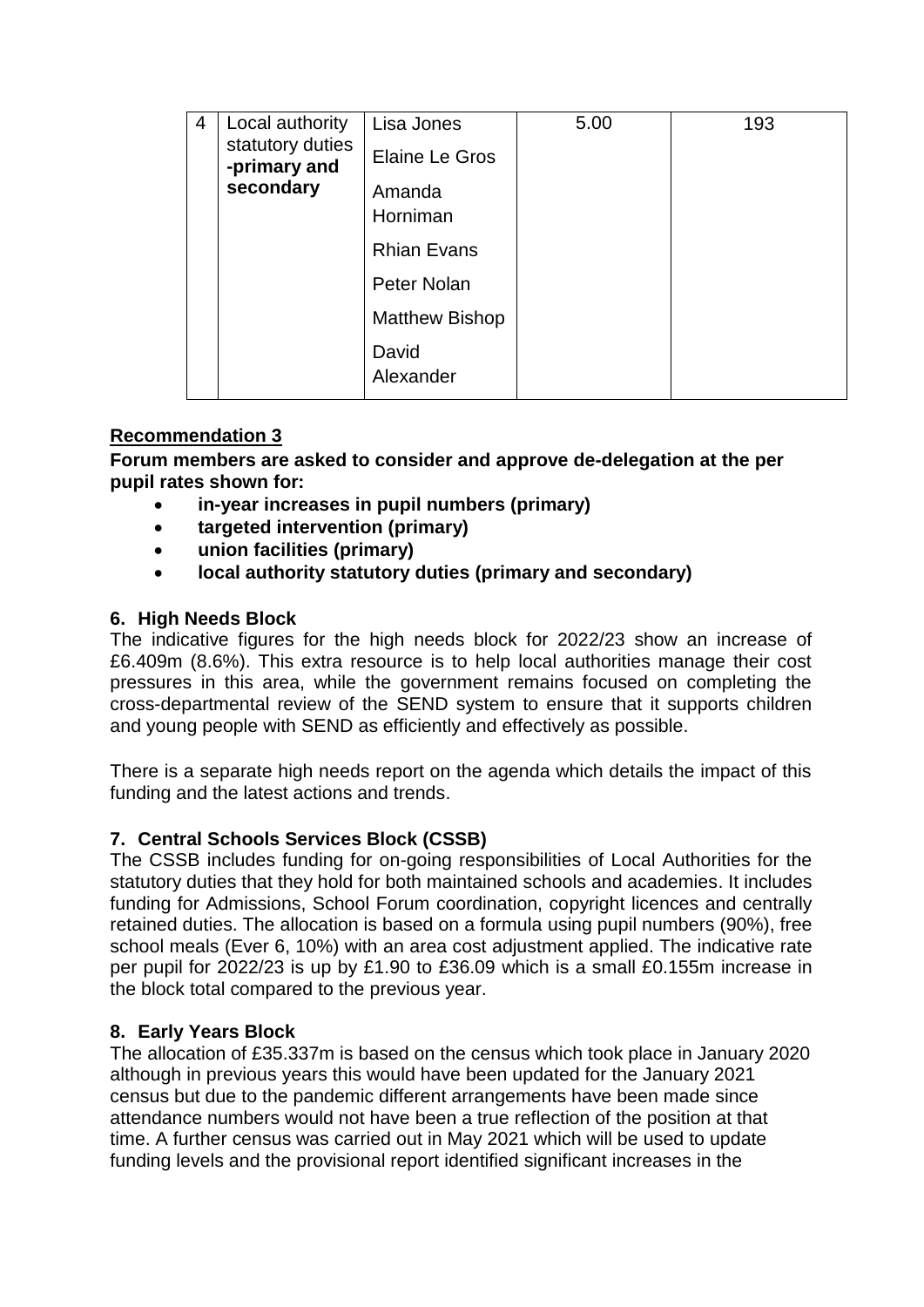numbers of 3 and 4 year olds attending. A statement from the DFE has clarified that the updated figures should be available in November 2021.

# **9. Next steps/timetable**

December 2021 – announcement of Dedicated Schools Grant for 2022/23 updated for data changes arising from the October 2021 school census and other censuses for additional needs.

 $13<sup>th</sup>$  January 2022 – Forum to agree final recommendations on the school funding formula for 2022/23

28<sup>h</sup> February 2022 – Individual 2022/23 school budgets issued.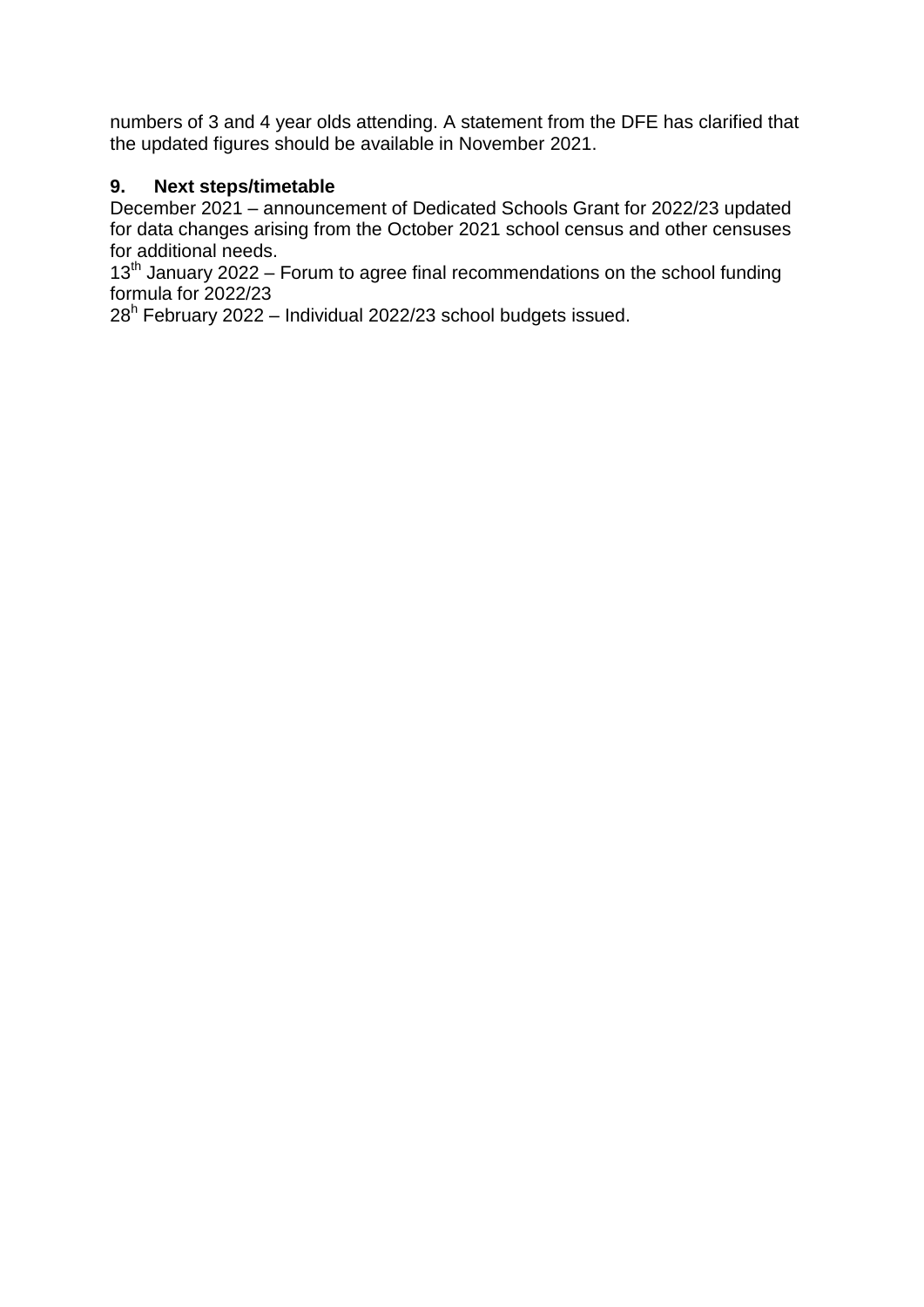### **Schools receiving minimum per pupil funding and funding floor uplifts in the DfE's 2022/23 Indicative NFF**

| Primary                    |                | <b>MPPF</b> uplift |       | <b>Funding Floor</b> |        |
|----------------------------|----------------|--------------------|-------|----------------------|--------|
| <b>Total by Size Band:</b> | <b>Schools</b> | <b>Schools</b>     | %     | <b>Schools</b>       | %      |
| Less than 100 pupils       | 63             | 0                  | 0%    | 5                    | 8%     |
| 100 to 200 pupils          | 81             |                    | 2%    | 18                   | 22%    |
| <b>200 to 300 pupils</b>   | 59             | 24                 | 41%   | 17                   | 29%    |
| 300 to 400 pupls           | 17             | 8                  | 47%   | 3                    | 18%    |
| <b>400 to 500 pupils</b>   | 20             | 14                 | 70%   | 5                    | 25%    |
| 500 to 600 pupils          | 4              |                    | 50%   |                      | 25%    |
| 600+ pupils                |                |                    | 100%  |                      | 0%     |
| 700 to 800 pupils          | Ω              | Ω                  | 0%    | Ω                    | 0%     |
| 800 to 900 pupils          |                |                    | 0%    |                      | 0%     |
| <b>900 to 1000 pupils</b>  |                |                    | 0%    |                      | 0%     |
| $1000+$ pupils             | 0              | o                  | 0%    | 0                    | 0%     |
| 2022/23 NFF Total          | 246            | 52                 | 21%   | 49                   | 20%    |
| 2021/22 NFF Total          | 246            | 59                 | 24%   | 86                   | 35%    |
| <b>Movement</b>            | 0              | $-7$               | $-3%$ | $-37$                | $-15%$ |

| Secondary                 |                | <b>MPPF</b> uplift |     | <b>Funding Floor</b> |       |
|---------------------------|----------------|--------------------|-----|----------------------|-------|
| Total by Size Band:       | <b>Schools</b> | <b>Schools</b>     | %   | <b>Schools</b>       | %     |
| Less than 100 pupils      | ٥              | 0                  | 0%  |                      | 0%    |
| 100 to 200 pupils         | 2              |                    | 0%  |                      | 50%   |
| 200 to 300 pupils         |                |                    | 0%  |                      | 0%    |
| 300 to 400 pupls          | 0              | 0                  | 0%  |                      | 0%    |
| <b>400 to 500 pupils</b>  |                | Ω                  | 0%  |                      | 0%    |
| <b>500 to 600 pupils</b>  | 3              |                    | 0%  |                      | 33%   |
| $600+$ pupils             | 3              |                    | 33% |                      | 0%    |
| 700 to 800 pupils         | 11             | 6                  | 55% |                      | 0%    |
| 800 to 900 pupils         | 5              |                    | 20% |                      | 20%   |
| <b>900 to 1000 pupils</b> | 2              |                    | 50% |                      | 0%    |
| $1000+$ pupils            | 13             | 4                  | 31% | 0                    | 0%    |
| 2022/23 NFF Total         | 41             | 13                 | 32% | 3                    | 7%    |
| 2021/22 NFF Total         | 40             | 16                 | 40% | 4                    | 10%   |
| <b>Movement</b>           | 1              | $-3$               | -8% |                      | $-3%$ |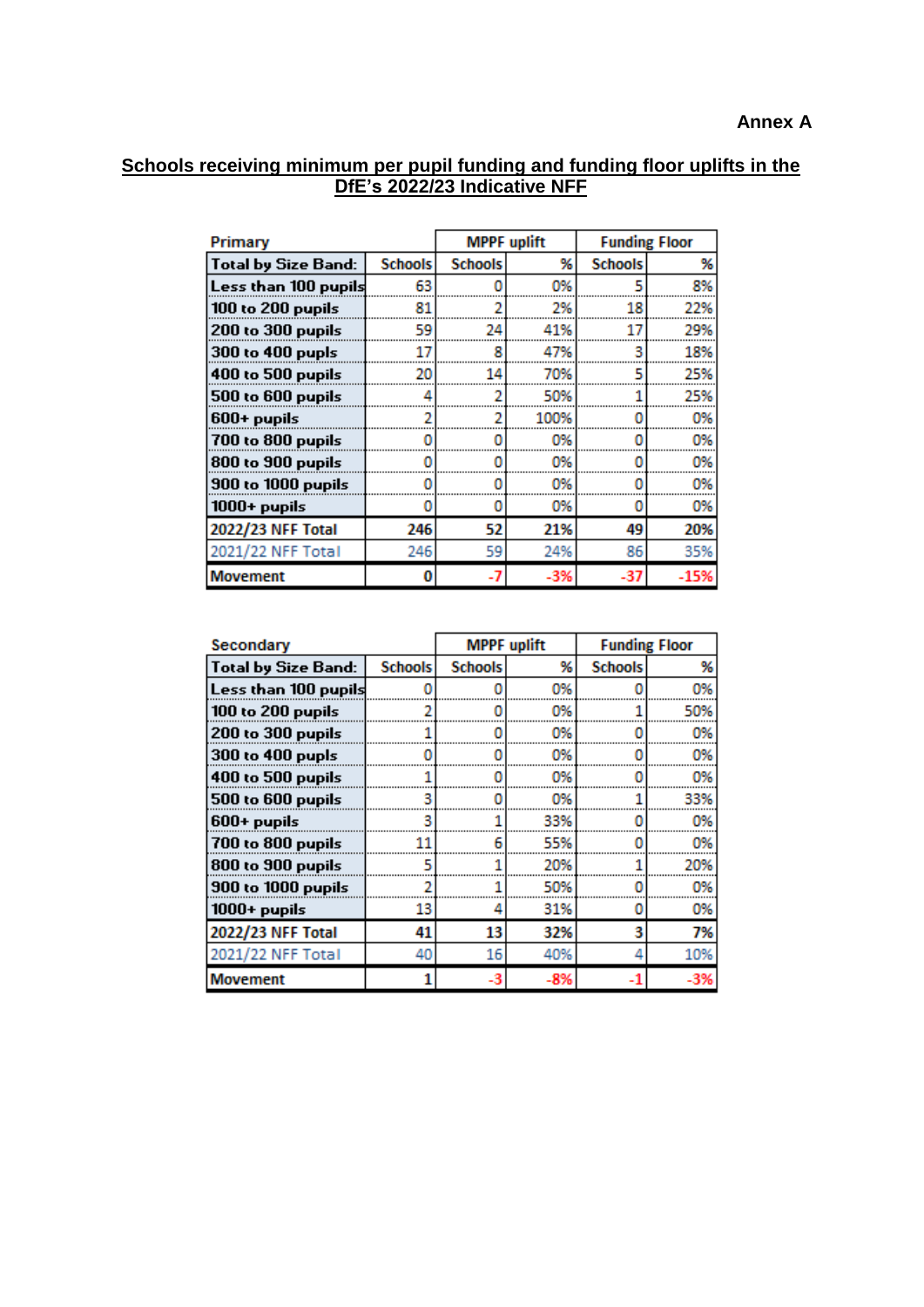#### **Local Authority Teaching Union Facilities 2021 Report for Schools' Forum**

#### **Overview**

LA facilities time allows teaching unions to provide Gloucestershire schools access to effective statutory and collective consultation, bargaining and individual representation from trained and accredited local teaching union officials. Consequently, school leaders and managers also have access to a valuable resource in the resolution of workplace issues and disputes. *This allows LA schools to meet all statutory and procedural entitlements to union representation*, which include:

- capability
- grievance
- disciplinaries
- long term absence
- pay and grading appeals
- redundancy and restructuring consultations (all relevant unions)
- equality and discrimination issues
- introduction of new or revised policies and procedures
- health and safety issues

It also allows local officers to respond to the large proportion of queries for informal advice from members, via phone and email, which result in issues being dealt with without having to involve the school or without escalation to any formal procedure. We strongly believe that this de-escalation saves head teachers a substantial amount of time and helps to enhance school cohesiveness.

To enable a certified union representative to be available, facilities time allows for:

- time off for relevant training
- time to prepare for the meeting
- travel time
- "follow up" time

Elected County Union representatives – currently Tony Chong (TC) and Andrew Birkett (AB) (NASUWT), Sarah Murphy and David Hampson (SM, DH) (NEU) are trained in current employment law and related matters, have an excellent working knowledge of procedures and have considerable experience in bringing issues to a speedy conclusion and resolving disputes. They work across the county and hence have an understanding of how disputes and employee issues have been resolved in a mutually acceptable way across the whole of the Gloucestershire building up a substantial amount of local knowledge. This provides a unique insight into the background and historical development of local schools. This expertise is supported by high-level regular training arranged and funded by the respective teacher unions (not by facilities funding). They have access to resources, colleagues and solicitors at regional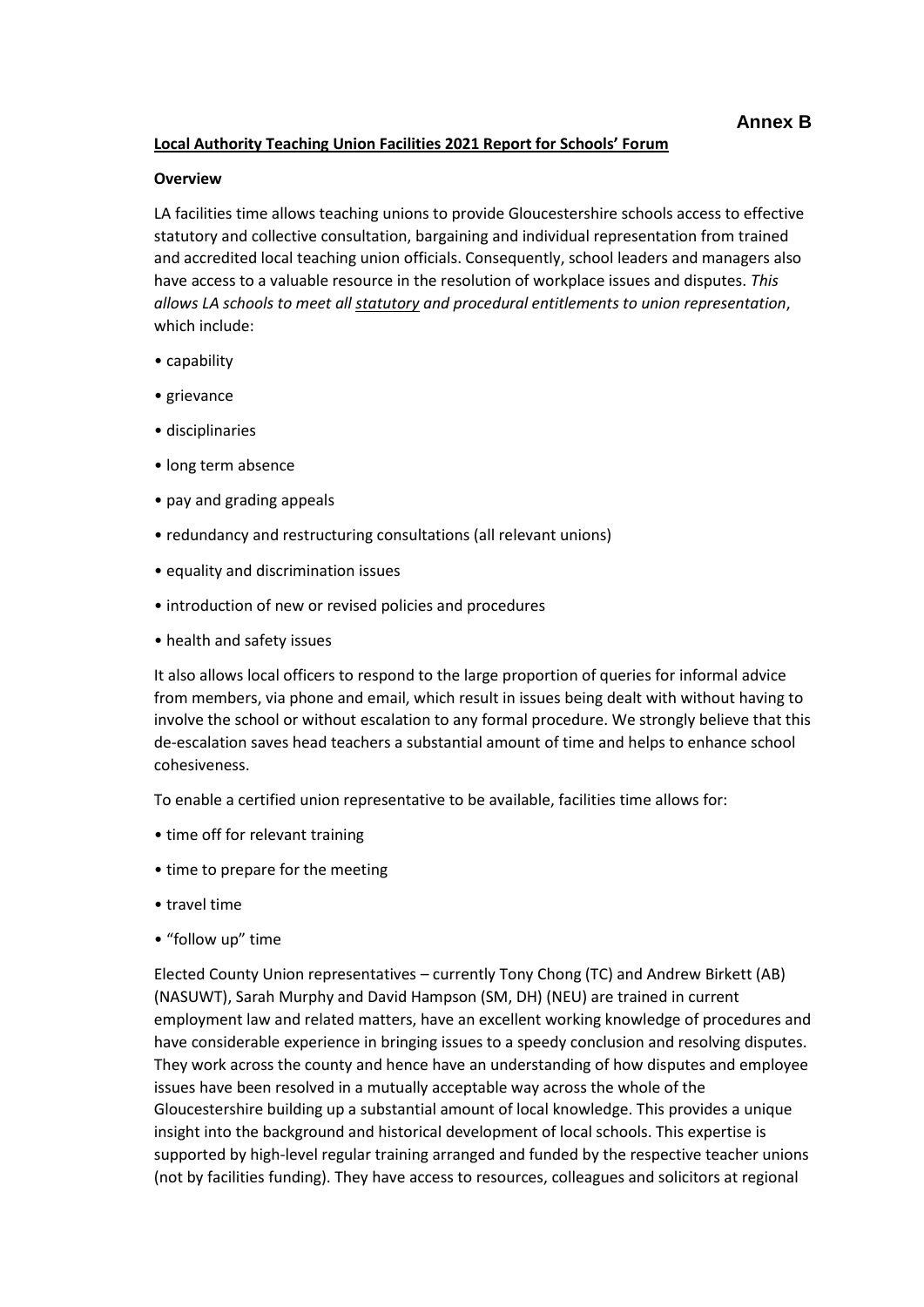and national level who provide information and advice on policy and professional matters and on employment relations issues.

#### **What are the implications of not buying this service?**

Without this service LA schools would *individually* be responsible for meeting all statutory obligations (for example: individual right to representation and legal obligation to consult on redundancies and staff changes) *from their own budget*. Schools would be taking on responsibility for agreeing, co-ordinating and paying for release time and paid time off for duties and training of their own school-based reps. This release would be in addition to the normal training required by School Representatives and would need to replicate the training undertaken by County representatives to enable those functions to be fulfilled at school level rather than through the buy-in scheme. This would be necessary if the school is to meet *its statutory obligations in respect of trade union duties for which money is delegated to schools through the funding formula*. The cost of training school reps to this level would, however, be considerably greater than that of the current facilities arrangements. The cost at £3.05 per student means that to the majority of primary schools this service will cost just a few hundreds of pounds.

In addition, these trained school-based reps would have to be released from lessons to provide the support required by their colleagues. *LA facilities funding pays for the availability of county representatives to respond to schools' issues*.

If the service were not de-delegated then TC, AB, DH and SM are concerned over the number of schools that would not 'buy in' to the service because of an admin oversight and hence would create a really burdensome and unnecessary workload for these representatives in chasing the schools for payment.

All other areas of trade union work and representation are paid for by member subscriptions. With minor variations, this is the same for all recognised teacher unions including the Headteacher associations. Some examples of work paid for by subscriptions are:

• Regional staffing team including regional officials who undertake serious and high-level case work (for example NCTL cases, external exam malpractice and employment tribunal cases).

- Legal advice and support including solicitor teams
- Campaigning and policy work locally, regionally and nationally
- National telephone advice line for all members and reps to access seven days a week
- Website advice and resources
- Workplace reps training programme
- Advance training programmes for county representatives
- CPD programmes and courses for members of the NEU and NASUWT

Gloucestershire officials (TC, AB, SM and DH) receive paid release time from the facilities funding to provide advice, support and representation (a summary to follow). The time is allocated on the basis of the respective membership of each union in the county. We promote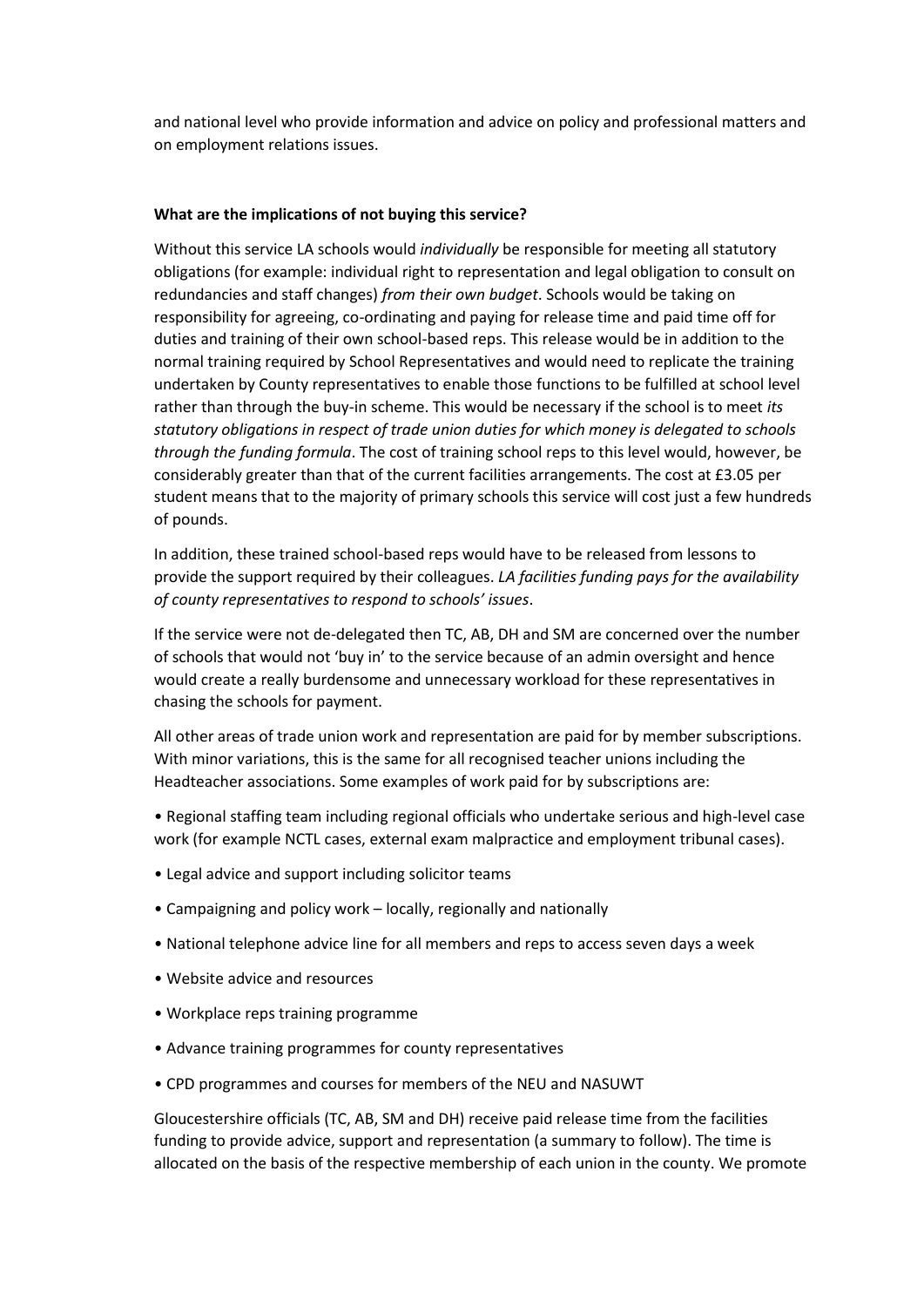and maintain partnership working, best practice and consistency across the county. We work with schools and academies to facilitate early resolution of difficulties to reduce the risk of disputes or legal claims. TC, AB, SM and DH, in many instances work collaboratively within schools.

#### **How facilities time was spent in 2020-2021 by NEU and NASUWT**

### **Report for Schools' Forum by Sarah Murphy (District and Branch Secretary Gloucestershire NEU)**

From September 2020 I have been carrying out casework on behalf of National Education Union Members for 3.5 days per week funded through Union Facilities Time. My colleague David Hampson has been in receipt of two days per week facilities funding.

We currently have 122 Work Place Representatives (Reps) who have also supported their colleagues in schools.

I receive casework via our Advice Line, our Regional Office and direct from members.

During the past year I have supported numerous members including teaching assistants and HLTAs, teachers (including supply), TLR holders, assistant head teachers and head teachers.

#### Breakdown of cases September 2020 – August 2021:

• Disciplinary 29 • Sickness/ R to W/ absence 18 • Restructuring/ Redundancies 45 • Flexible working and part time issues 14 • Grievance 10 • Whistleblowing 2 •Capability 22 • Contract Issues 27 • Maternity/Paternity Issues 18 • Pay disputes 21 • H & S and injuries at work 7 • Appraisal 5 • Workload 16 • Covid 87 • Equality – racism issues 3 •Pension Queries 7• Other 66

Total 397

Distribution across Educational Institution:

Primary 45%, Secondary 34%, Independent 10%, APS/Special School 8%, Advisory Teacher Service/Hospital Service 1%, Supply staff 2%.

It is important to recognise that as union representatives and caseworkers we see it as a priority to resolve issues within education settings swiftly and constructively for all those involved. We visit schools to speak to members on a collective and individual basis, members contact us directly by email on a daily basis, we speak over the phone and meet with members out of school. Head teachers and HR representatives call us directly.

Advice is sought via email from us 24 hours a day with the nature of the query or incident being completely unpredictable. Our role will often involve 'coaching' with the result that teachers return to the classroom ready to teach again without the headteacher probably even being aware that their staff member has raised a concern.

#### **Sarah Murphy**

**District and Branch Secretary Gloucestershire NEU**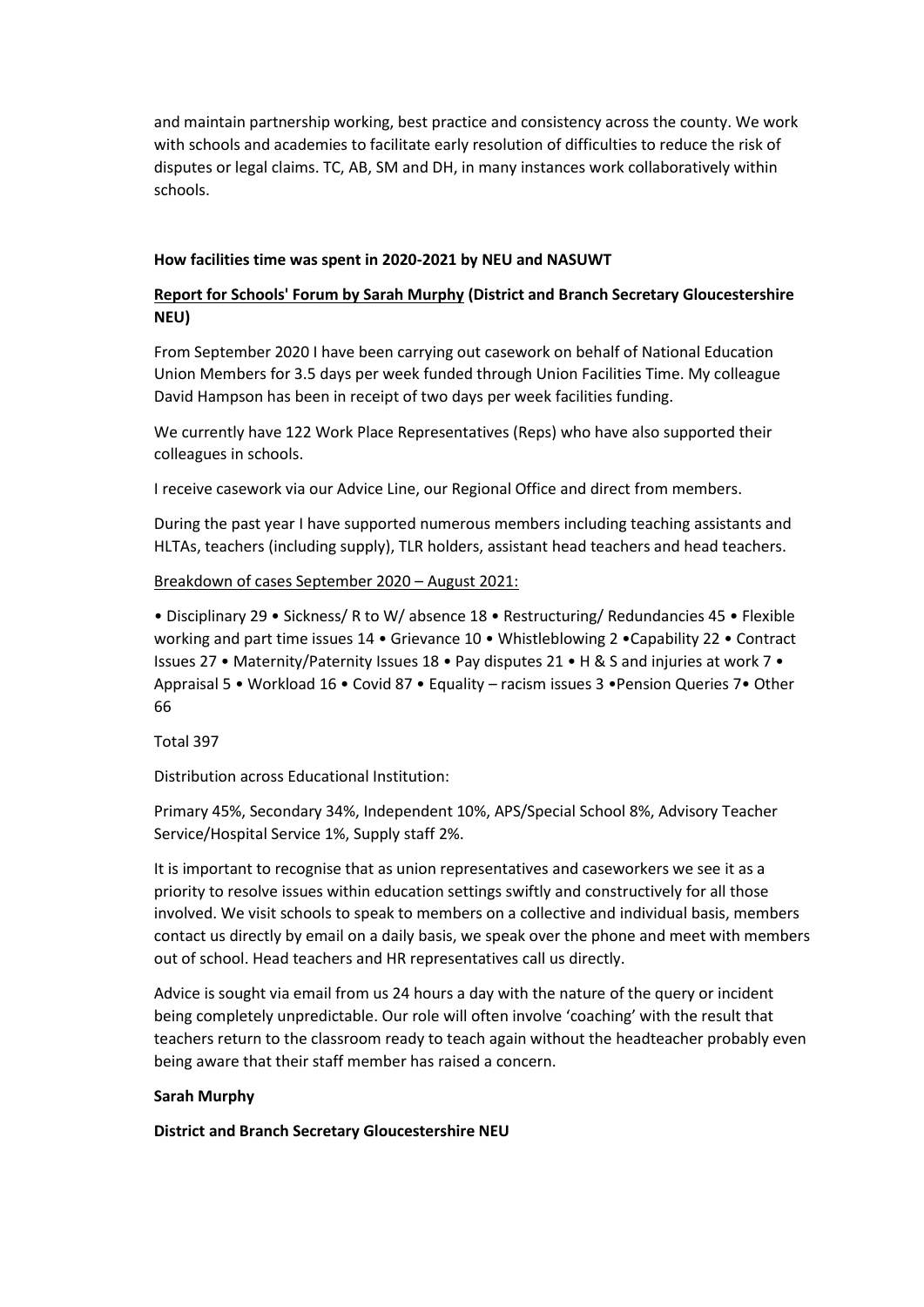#### **Report for 2020 to 2021**

**Mr A Chong:** Gloucestershire Federation and Negotiating Secretary and Local Association Secretary for Gloucester Severnside. An Accredited Caseworker, working for **N.A.S.U.W.T**. two days a week funded through Union Facility Time.

The second colleague – Local Secretary Cheltenham Cotswold and an Accredited Caseworker, continued to be assigned taking one day a fortnight, time funded from the Facility has been included due to the ever - increasing amount and complexity of casework in Gloucestershire and they are also funded through Union Facility Time.

Work Place [School and College] Representatives have also contributed to supporting member colleagues and employers.

**Nature of work:** The face and voice of NASUWT in Gloucestershire, providing a point of contact for members - regardless of their setting - concerning every aspect of their current employment. As well as ensuring that possible future working conditions and pay as qualified professional educators are within the framework of Employment law.

**The benefits of the role to members:** For members the benefits are many but crucially it is having an easily contactable local point of contact with a person who has an in-depth understanding and knowledge of the Gloucestershire Education landscape. That contact is then in turn able to access the expertise and knowledge of a National professional organisation dedicated solely for Teachers, regardless of their educational setting.

#### **Individual cases:**

These are cases that are recorded at and generated from the N.A.S.U.W.T. Regional Centre in Exeter for Gloucestershire.

During the period  $1<sup>st</sup>$  April 2020 to 31 $<sup>st</sup>$  March 2021, there were some eighty individual</sup> member cases from across educational settings [an increase of 33.3% from the last reporting period] who received direct support.

The following list indicates the type of educational institutions members worked.

| Secondary | 26 | Independent Schools      |   | Supply 2                     |
|-----------|----|--------------------------|---|------------------------------|
| Primary   | 29 | Special Schools          |   |                              |
| Infant    | h  | <b>Further Education</b> | 3 | <b>Alternative Provision</b> |

This Casework ranged from – redundancies arising from internal re-organisations prompted by financial pressures, parental / student / colleague complaints, staff grievances, Directed Time Calendar – not being made available or indeed completed, Maternity Leave, Performance Management, and latterly specifically the implementation of increased employer contributions to the T.P.S. [Teachers' Pension Scheme] through to implementation of NASUWT's Action Short of Strike Action.

Additionally, there were some two hundred and forty 'one off' member contacts made, an increase of 75% from last year.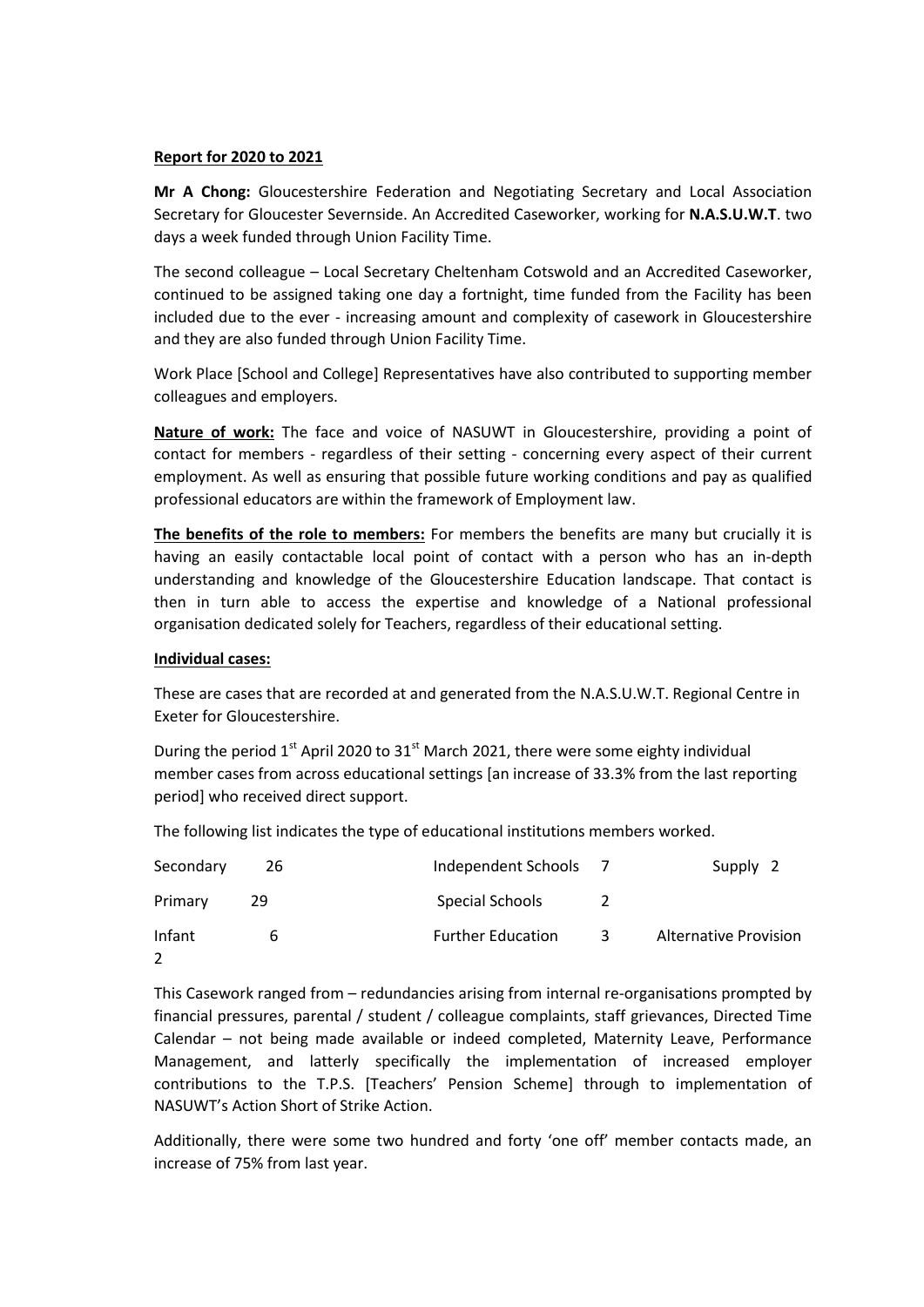#### **Collective Cases**: Ten

Two cases concerned – Schools forming a Trust.

Three cases concerned – New School policies [ Performance Management / Appraisal]

Four cases concerned – possible withdrawal from T.P.S. One of which led to Industrial Action the first in the Independent sector.

One case – regarding Management approach and practice that led to the first Industrial Action taken in Gloucestershire this century.

#### **General Policy requests:** Fourteen

These have included areas such as: Pay Progression, Performance Management, Redundancy, Attendance and Competency.

#### **Corona Virus [CoVid19]**

This reporting period  $1<sup>st</sup>$  April 2020 through to 31 $<sup>st</sup>$  March 2021, has seen education generally</sup> experience actions and events that hopefully will never be experienced again. The actual cost to pupils, students, school staff, families and the schools that serve communities will never be known. The impact on all those involved within Education will be felt unfortunately, for many years to come.

**Mr. A. Chong 7**

**th July 2021**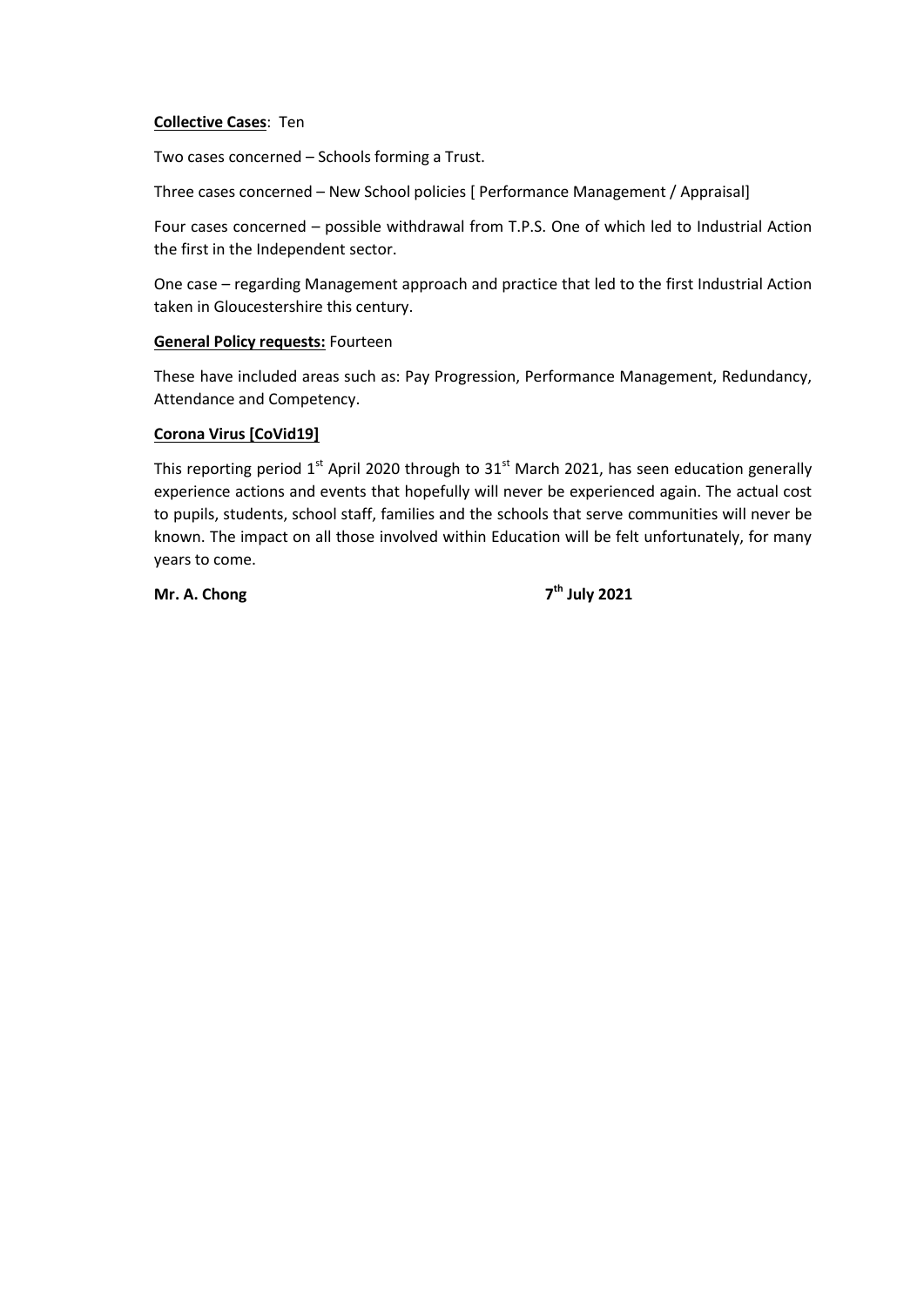### **Consultation on National Funding Formula (NFF) proposed changes [\(Link\)](https://consult.education.gov.uk/funding-policy-unit/completing-our-reforms-to-the-nff/)**

The National Funding Formula (NFF) is currently being used to calculate notional individual schools allocations before being aggregated to local authorities. Local authorities then distribute the funding to their schools using a flexed, 'soft' version of the NFF. This flexed version can use certain different factors and weightings which vary from those in the NFF. The DfE's ultimate aim is for schools to receive their allocations directly via the NFF and this consultation proposes how that transition to a hard NFF can take place. The closing date for responses is 30th September 2021.

From 2023-24 the local formulae must begin to align more to the national formula in local authorities where their formula significantly differs from the NFF. This involves not only aligning the use of measures but also beginning to bring the weightings for these measures nearer to the NFF figures.

There are also questions on the funding year (moving from financial year April to March to an academic year for maintained schools), the schools forum, central services and SEND.

The NFF is already used to determine funding between local authority areas across the country, but the final ambition is to use the formula to allocate funding to individual schools. The aim being for funding to be the same where need is the same and for the system of schools funding to be more transparent. The consultation also highlights the Government's ambition for all schools to be under "*strong multiacademy trusts*".

There is no fixed target date by which all schools will receive their allocations via the 'hard' NFF (i.e., not via the local formulae), and protections (such as the minimum funding guarantee) will remain in place as part of this transition to the new formula. This will help to minimise disruption for schools and ensure that no school sees a reduction in its per-pupil funding. The Pupil Premium and Covid recovery funding will continue to be separate streams of funding and are not affected by this consultation.

# **Current Allocations**

Currently, the NFF is used to calculate allocations for each school which are then aggregated and passed to the local authority (LA) for distribution. The LA uses a flexible version of the NFF (the 'soft' NFF) to distribute the funding to its schools. The DfE has set some parameters for local formulae, but it is still possible for a school to currently receive funding that is different to that which it would receive under the 'hard' NFF.

The consultation states that, out of 150 education-providing LAs: 105 have moved *towards* their allocations, of these 75 used the 'hard' NFF-determined allocations in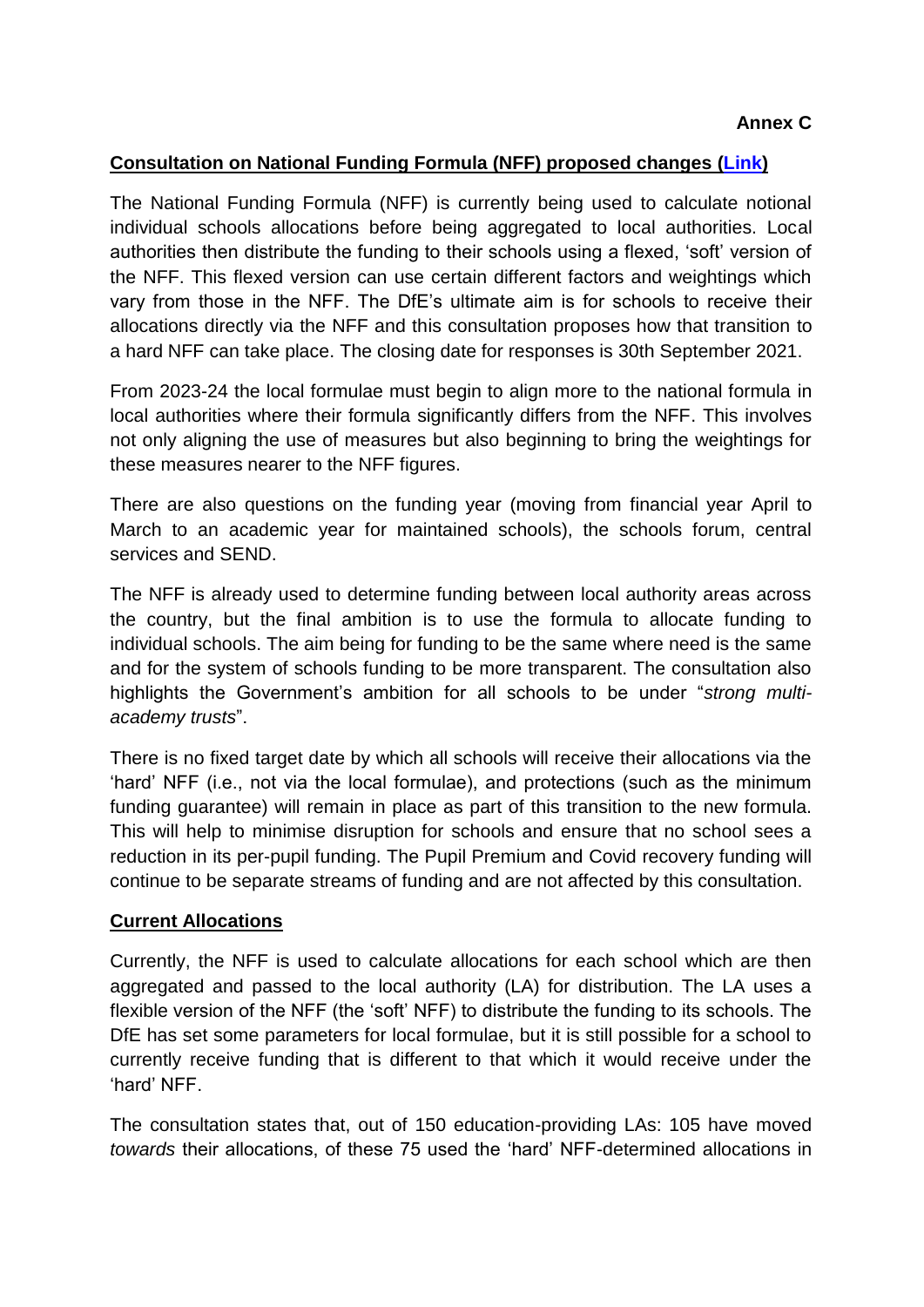2021-22. The implication is that the remaining 45 LAs have been moving away from the NFF when making their allocations to schools.

Part of the local flexibility includes using different weightings for the formula factors – and there remain large variances in these figures. The consultation paper highlights those pupils with English as an additional language (EAL) attract £200 in East Riding of Yorkshire and £3,200 in Westminster. The NFF figure is £1,485. There are other similar examples where local funding varies greatly from the NFF. The different local formulae, if applied across the country, would mean that schools in the same circumstances as each other could receive very different funding – which is neither consistent nor fair.

**Recommendation 4 Forum members agree or put forward suggested amendments to the consultation questions below on reforms to the NFF.**

# **Consultation Proposals**

The DfE proposes that, subject to the further development of premises and growth funding factors, all NFF funding factors/measures be included – pupil-led and schoolled – without further local adjustment through local formulae.

**Question 1: Do you agree that our aim should be that the directly applied NFF should include all pupil-led and school-led funding factors and that all funding distributed by the NFF should be allocated to schools on the basis of the hard formula, without further local adjustment through local formulae?**

*We agree that the aim should be to fund all schools on the same formula basis through a hard formula without the need for further local adjustment. However that does not mean that we agree the current NFF funding model is correct or fair to all schools and we recommend that Government seriously consider further review of the formula, with an emphasis on ensuring the additional needs factors in the formula are delivered outside of the minimum per pupil funding (MPPF) level calculation. This will ensure that these additional needs factors actually make a difference to the funding*  for schools that are in most need and not absorbed and lost within the MPPF level *calculation.*

*This is a view put forward by the F40 group who have developed a proposal on how to tackle this issue. The proposal can be found here - [https://www.f40.org.uk/f40](https://www.f40.org.uk/f40-proposal-april-2019/) [proposal-april-2019/](https://www.f40.org.uk/f40-proposal-april-2019/)*

The DfE will review and consult again on the part of the NFF that distributes funding for premises (including PFI, split site and rental premises) – which is currently based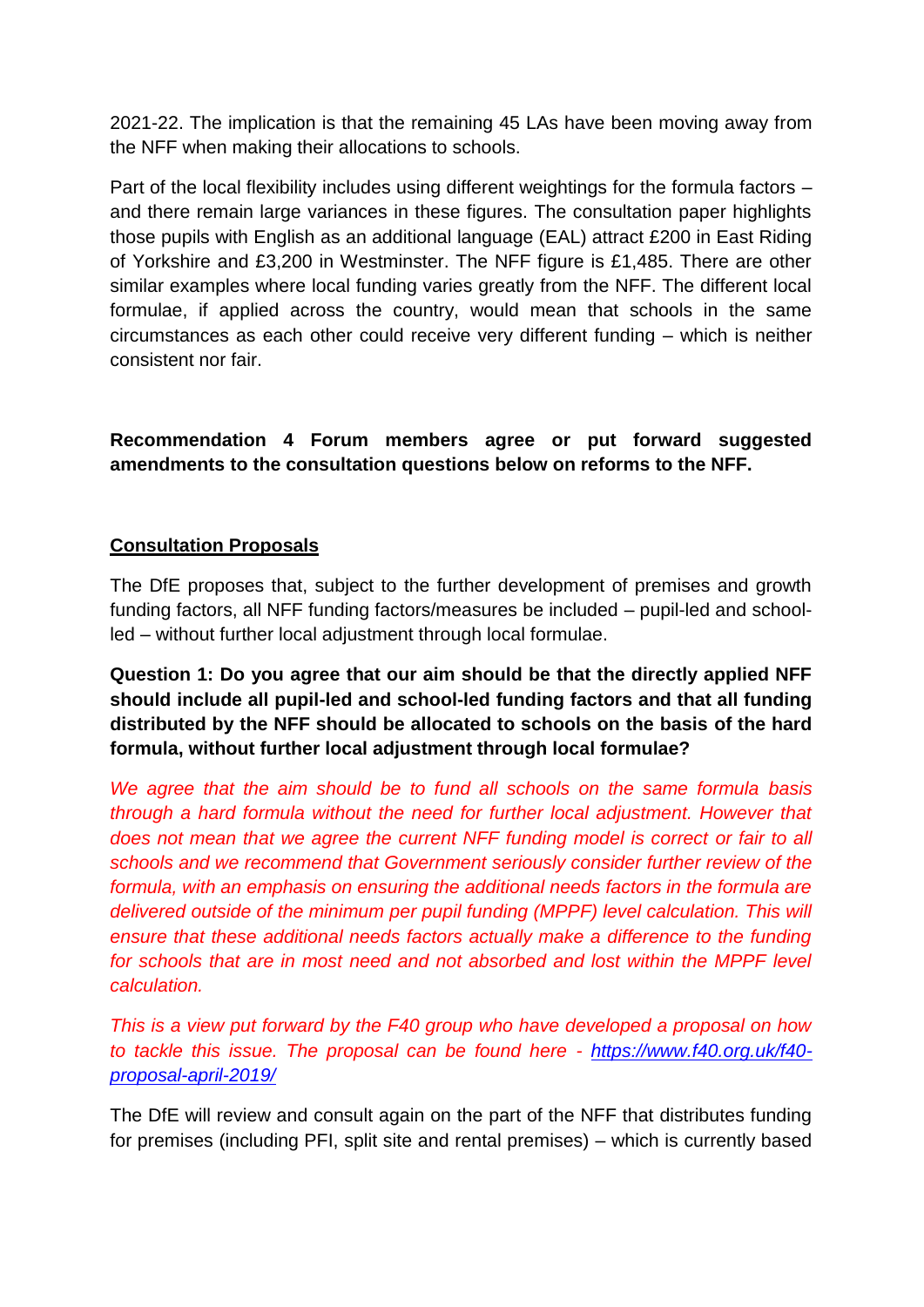on historic spending. The DfE welcome any early input as to how these measures can be added to the 'hard' NFF.

PFI costs are currently funded by the DfE based on costs in the previous year and allocated through a local formula. The DfE are examining the option of a more bottom-up funding model, whereby additional costs incurred by PFI schools are examined and then used as a basis for their calculation of a PFI factor allocation in the NFF – rather than using uprated historic spend. No change is anticipated to PFI funding until at least 2024-25.

For schools with split sites, the DfE make funding allocations based on the previous year's spending, but it is up to LAs and School Forums to determine how that is distributed – i.e., as a fixed lump sum or a per-pupil amount. The DfE are exploring an approach where split site details are collected with the possibility of it being included in the NFF. This will also be consulted on separately.

# **Question 2: Do you have any comments on how we could reform premises funding during the transition to the directly applied NFF?**

*An NFF formula for funding split sites should be developed to ensure a consistent approach nationally. The DfE should gather information on additional cost requirements resulting from having a split site from the relevant schools to consider as part of developing that formula factor. This should be done on the basis of the number of sites and not the number of pupils. A pupil level funding calculation won't accurately reflect the additional costs incurred. The costs associated to 100 pupils on a second site, compared to 100 pupils on two additional sites would vary significantly.*

*Exceptional rents costs typically relate to schools that have to hire premises to use for PE or assemblies as the existing school does not have those facilities. As those costs will typically vary widely, one consideration could be for the ESFA to pay those costs directly like they will be doing in 2022/23 for rates bills. Alternatively a formula that allocates an amount per pupil for each facility not present in the school could be considered. This could cease if the school moved to new premises or was extended to provide the missing facilities.*

*The existing rule of only being able to allocate exceptional rents costs if there are less than 5% of the schools in the LA needing the funding should be removed, as this could result in all schools in a LA who are currently receiving this funding suddenly receiving nothing if one more school qualified and put the total over the 5% threshold.*

# **Consultation Proposals: Growth Funding and Falling Rolls**

Funding allocations are currently based on the number of pupils in the census from the autumn before – this means that there is a time lag for both a falling and rising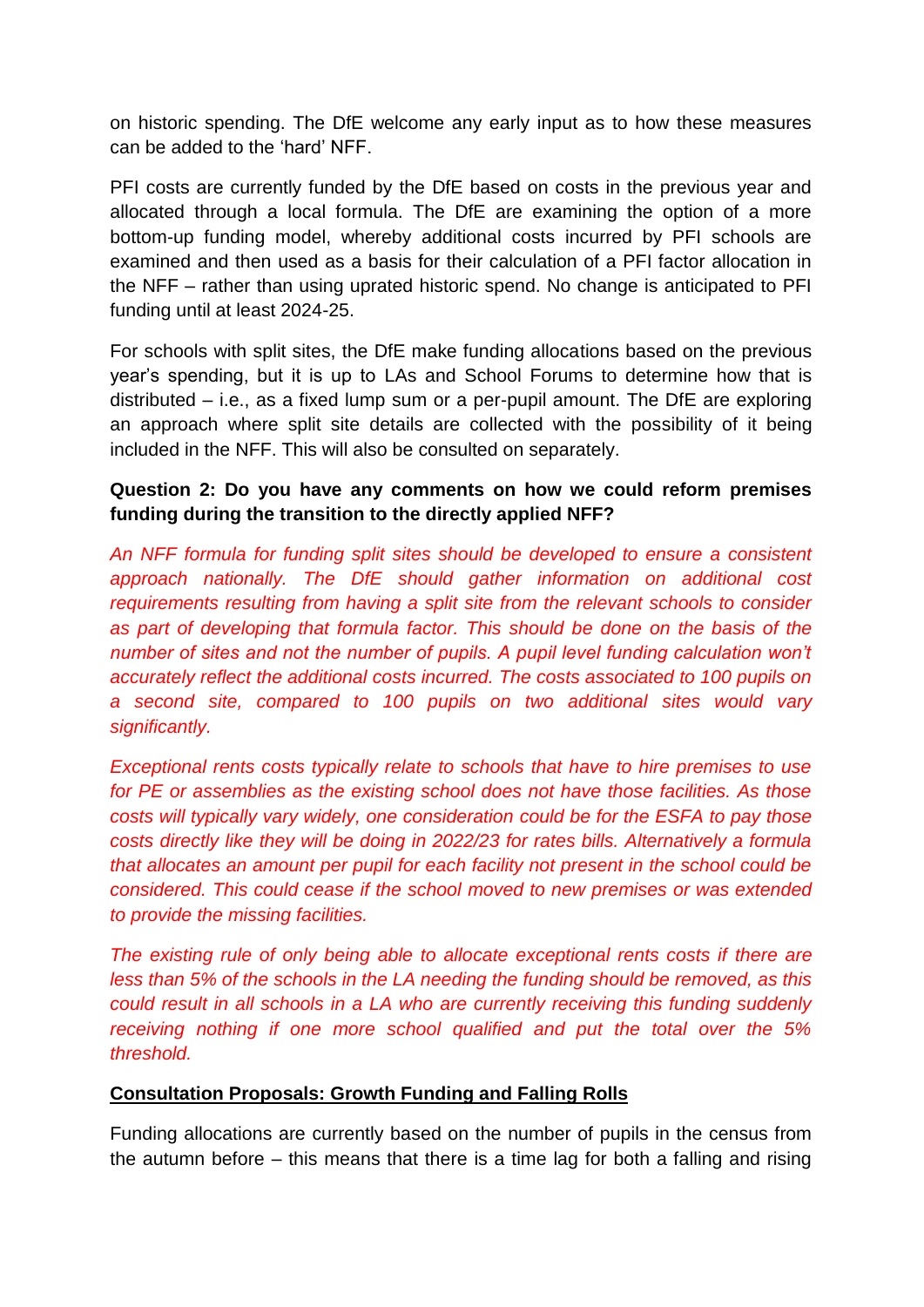roll. The DfE do not feel that moving to a system based on actual numbers would provide better stability and predictability.

Growth funding for new schools is currently inconsistent across the country. The DfE see the NFF as a way to achieve consistency and will consult further on this in the second consultation.

At present all academy trusts provide the ESFA with a forecast of pupil numbers for the coming year which is then used to calculate any growth funding outside the NFF.

When the hard NFF is implemented, the Government proposes

- Collecting forecast pupil numbers from local authorities and academy trusts (this is already recorded by LAs)
- Using national, standardised criteria to determine which schools are eligible for growth funding. The main one would involve the size of the forecast growth – growth which is deemed "insignificant" is expected to be managed within the school's budget for that year.
- Standardising the amount that eligible schools receive so that broadly the same proportion is spent on future growth as at present.

As is the case now, growth that doesn't materialise will be subject to an adjustment process, with payments being adjusted or recouped as necessary following the subsequent census. The consultation says "*We would not expect to make adjustments in cases where pupil numbers fell slightly short of forecasts. We … recognises the inherent uncertainty in forecasts, and that schools may face similar levels of additional cost where an extra class was required but fewer pupils than forecast actually materialised…*".

There would also be a second opportunity to submit growth numbers after the NFF has been calculated, for schools where the growth was uncertain.

Aside from general growth in numbers, schools can also grow as a result of becoming more popular with parents. Unlike the standard growth funding the DfE do not think that it would be plausible to offer funding for popular schools based on forecasts of popularity. Instead, they propose:

> Making funding available for schools which have seen an increase in popularity, after being recently sponsored by a multi-academy trust which has improved the school's performance. This funding would, therefore, remain targeted at academies, rather than all schools – to reflect the "*unique role that academy trusts have in turning around previously under-performing schools*".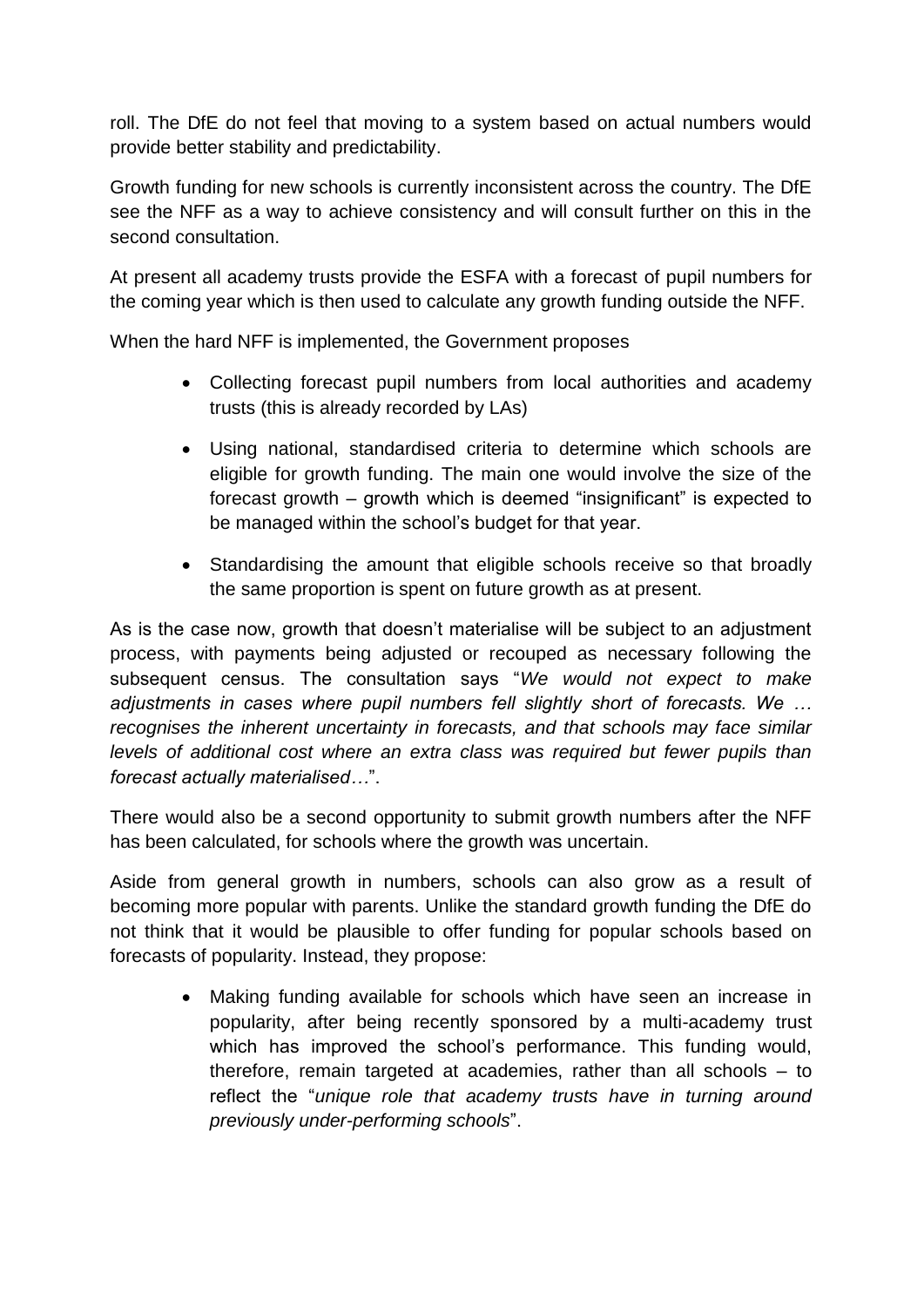- Using the in-year autumn census to check which academies that meet the criteria above have experienced significant in-year growth.
- Making the *amount* of funding consistent with basic need growth funding allocations.

'Falling rolls' funding also provides schools with additional revenue funding in situations where there is evidence that the fall is short-term (up to 3 years) so that capacity required in the near future is not put at risk. This funding is only available to schools judged as "good" or "outstanding" at their last OFSTED inspection.

Falling roll funding will only be provided where schools have already experienced at least one year's decrease to their number on roll, in addition to the forecast decrease in the coming year.

# **Question 3: Do you agree with our proposal to use national, standardised criteria to allocate all aspects of growth and falling rolls funding?**

*Yes, standardising criteria across the country would be in line with the approach used for other elements of the NFF and ensure schools in similar circumstances received similar funding.*

# **Question 4: Do you have any comments on our proposed approach to growth and falling rolls funding?**

We disagree that funding should only be targeted at academies in cases where *schools which have seen an increase in popularity, after being recently sponsored by*  a multi-academy trust which has improved the school's performance. The DfE have *always stated that all schools should be treated similarly and fairly. On that basis if there was an increase in popularity following improved performance in a maintained school they should also be entitled to the same funding.*

*Currently if maintained schools want to have an opportunity to receive in-year additional funding for a significant increase between October census pupil numbers, they have to de-delegate towards a fund for this from their delegated budget. Therefore if they were not given access to the funding mentioned above it would create an unfair system whereby academies could access additional funding through the NFF without making a contribution for significant pupil increases, while maintained schools would have to contribute through de-delegation to be able to access funds for significant pupil increases.*

*There is no clear rationale here for treating maintained schools and academies differently.*

### **Consultation Proposals: Transitioning to the directly applied NFF for schools**

The current 'soft' application of the NFF by LAs allows them to include a 'looked after children' measure that is not in the NFF and alter the weightings on the other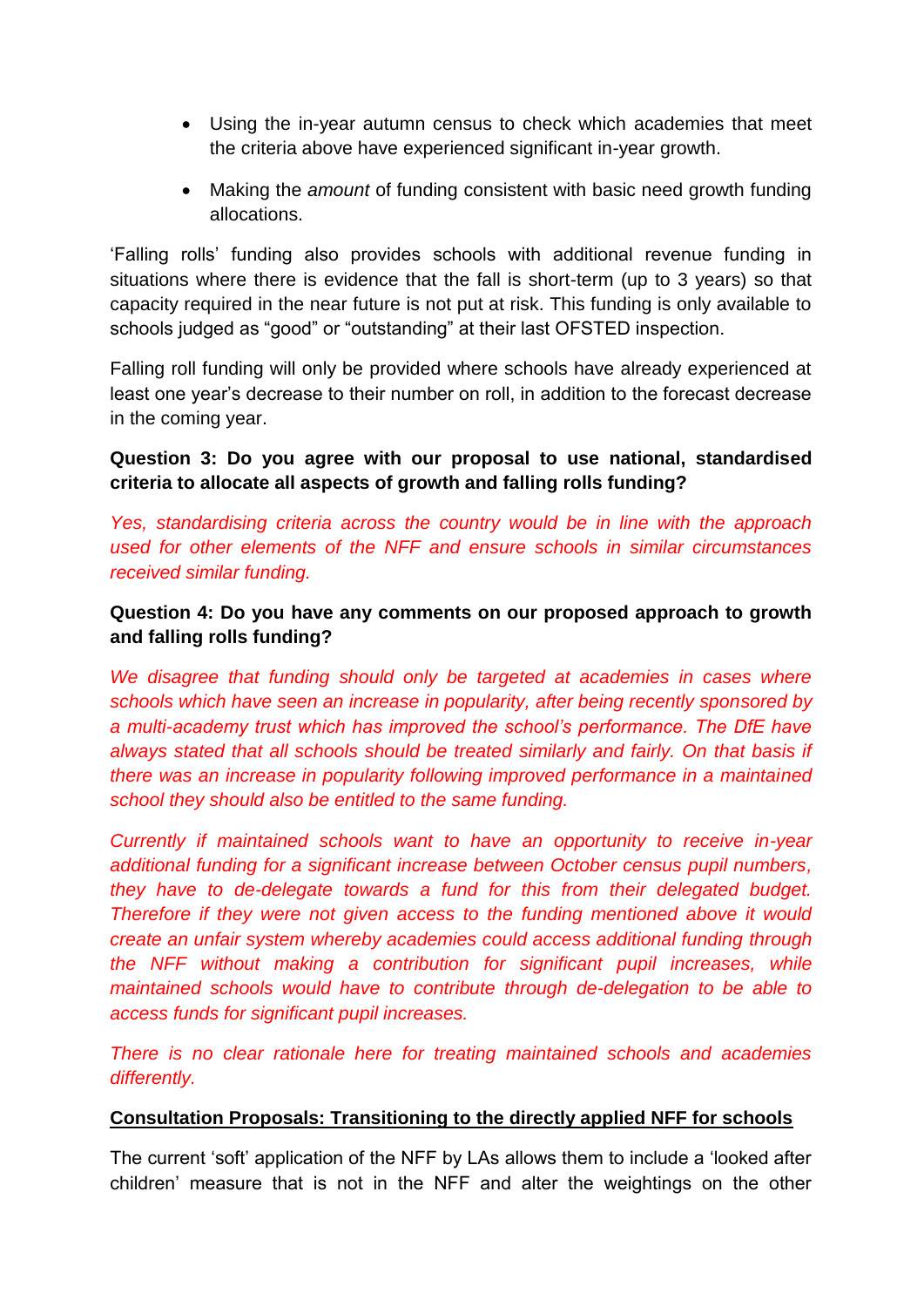measures including the lump sum and basic per pupil amount. As highlighted above, some LAs use a local formula that moves schools further away from their NFF allocation. The DfE propose to gradually move LA formulae closer to the NFF, in advance of moving to a fully 'hard' NFF. This will help to smooth the transition to the NFF.

The DfE want to do this gradually to measure the impacts as they move towards the full implementation of the NFF. This means no new restrictions on LA formulae in 2022-23, but from 2023-24 all LAs will be obliged to use each of the NFF factors in its local formulae, and only those factors (which would mean that LAs would no longer be able to use the 'looked after children' factor in their formulae as it doesn't feature in the NFF).

There would be an exception to this requirement  $-$  any NFF factors that are significantly reformed in 2023-24 (e.g., premises factors) will not be compulsory for inclusion in the first year of introduction.

As well as ensuring the local formulae use the same factors as the NFF, the DfE also want to bring the cash values (weightings) assigned to them closer to the ones in the 'hard' NFF. Because the local formulae use cash values that vary in distance from the NFF weightings the DfE will require a minimum percentage movement rather than a cash figure. This will begin in 2023-24 and be based on a comparison of the local formula and the NFF in 2022-23.

- In 2023-24 each LA must move its local formula **factors at least 10% nearer** to the NFF factor value, when compared to 2022-23.
- LAs will not be allowed to "overshoot" the NFF value for example, if the weighting of the factor is currently below the NFF value, it cannot be increased to be above it.
- According to DfE modelling this will only cause a very small increase in the number of schools on the MFG floor – a 0.04% increase
- This movement will increase **to 15% closer in 2024-25 and 20% closer in 2025-26** but DfE say that they will monitor the impact of the 10% movement before confirming these plans.

The consultation paper says that the DfE have considered a quicker pace of change – 25% in 2023-24 but, although it would give them a better idea of the effect of moving towards the NFF, it could cause too much turbulence.

Page 31 of the consultation provides some examples of the movement in formula factors. The DfE plan to send each LA a table specifying the range within which their formula factors must fall between for 2023-24, as well as subsequent years.

# Example: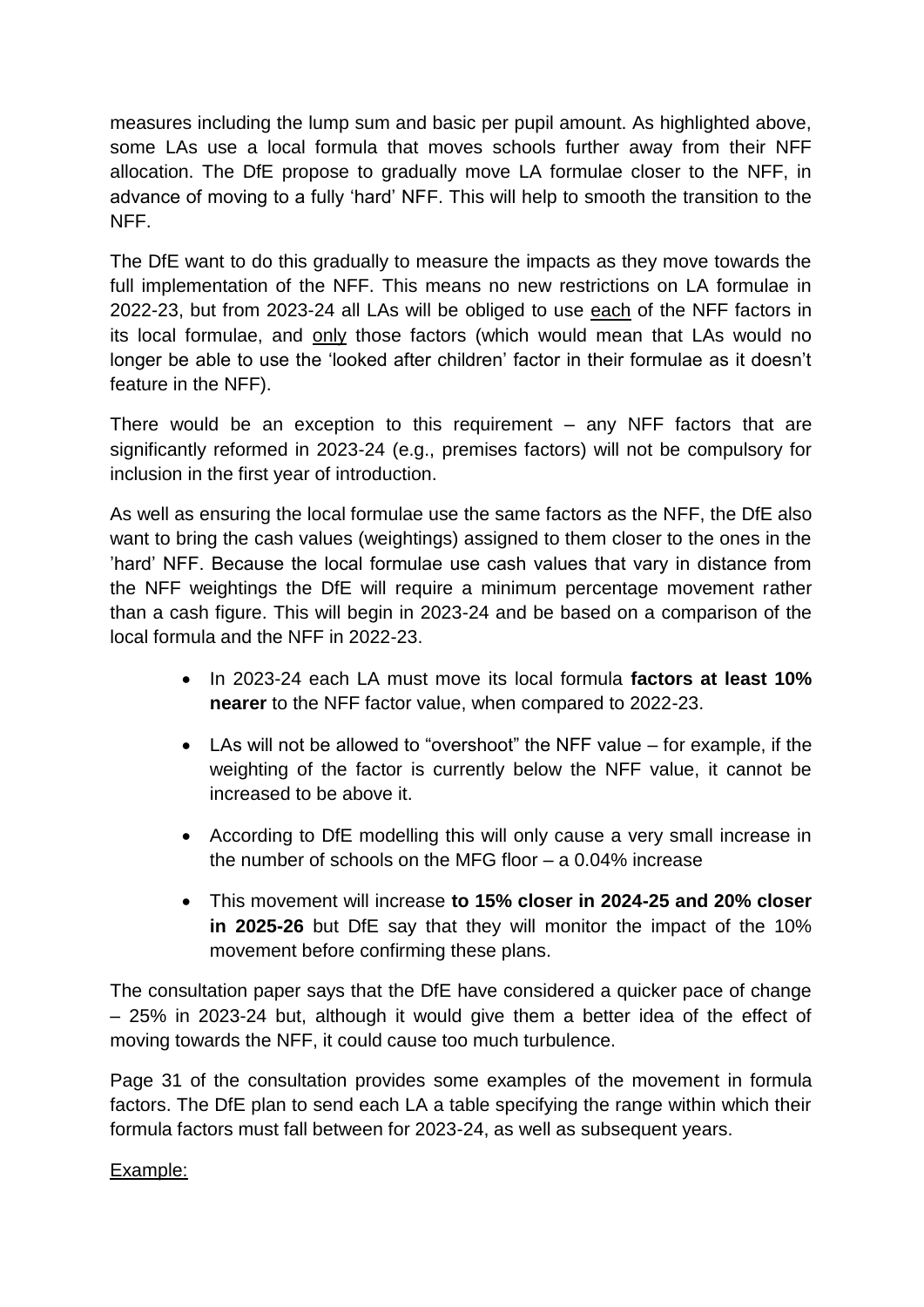- Assuming a factor has a value of £600 in the NFF in 2022-23, and an LA has set a local factor value of £500 (a £100 difference)
- The LA would be required to set a value for 2023-24 that was within £90 of the NFF value (10% of the £100 difference) – i.e., at least £510.
- However, the NFF is being continually reviewing, so if the NFF value increased to £620, then that LA would still be required to set a factor value of no more than £90 below the NFF value – i.e., at least £530.

The DfE will not require LAs to move factor values nearer to the NFF if they are already very close (referred to as "mirroring"). This is currently judged to be when factors are within 1% of each other but the DfE are asking for views on this.

**Question 5: Do you agree that, in 2023-24, each LA should be required to use each of the NFF factors (with the exception of any significantly reformed factors) in its local formulae?** 

*Yes agree, all schools should be funded on the same formula and this should include no differences in the factors applied.*

**Question 6: Do you agree that all LA formulae, except those that already 'mirroring' the NFF, should be required to move closer to the NFF from 2023- 24, in order to smooth the transition to the hard NFF for schools?** 

*Yes agree, this will be necessary to ensure the same formula for all is eventually used. However it is vital that as part of the process the formula is as accurate and as fair as possible and the DfE should therefore, as previously stated, seriously consider the views on formula changes being put forward by the F40 group.*

**Question 7: Do you agree that LA formulae factor values should move 10% closer to the NFF, compared with their distance from the NFF in 2022-23? If you do not agree, can you please explain why?** 

*Yes, although in Gloucestershire the Schools Forum and LA have worked hard to ensure that our local formula reflects the NFF as closely as possible, as such we would want to see larger increases in later years so that all LAs and schools move towards the NFF as swiftly as possible.*

**Question 8: As we would not require LAs to move closer to the NFF if their local formulae were already very close to the NFF, do you have any comments on the appropriate threshold level?**

*Ultimately, we would want to see as small an impact as possible for schools when moving to the Hard NFF. As such the 1% threshold feels like the maximum level we would expect for all schools to be mirroring the NFF in timely fashion over the coming years.*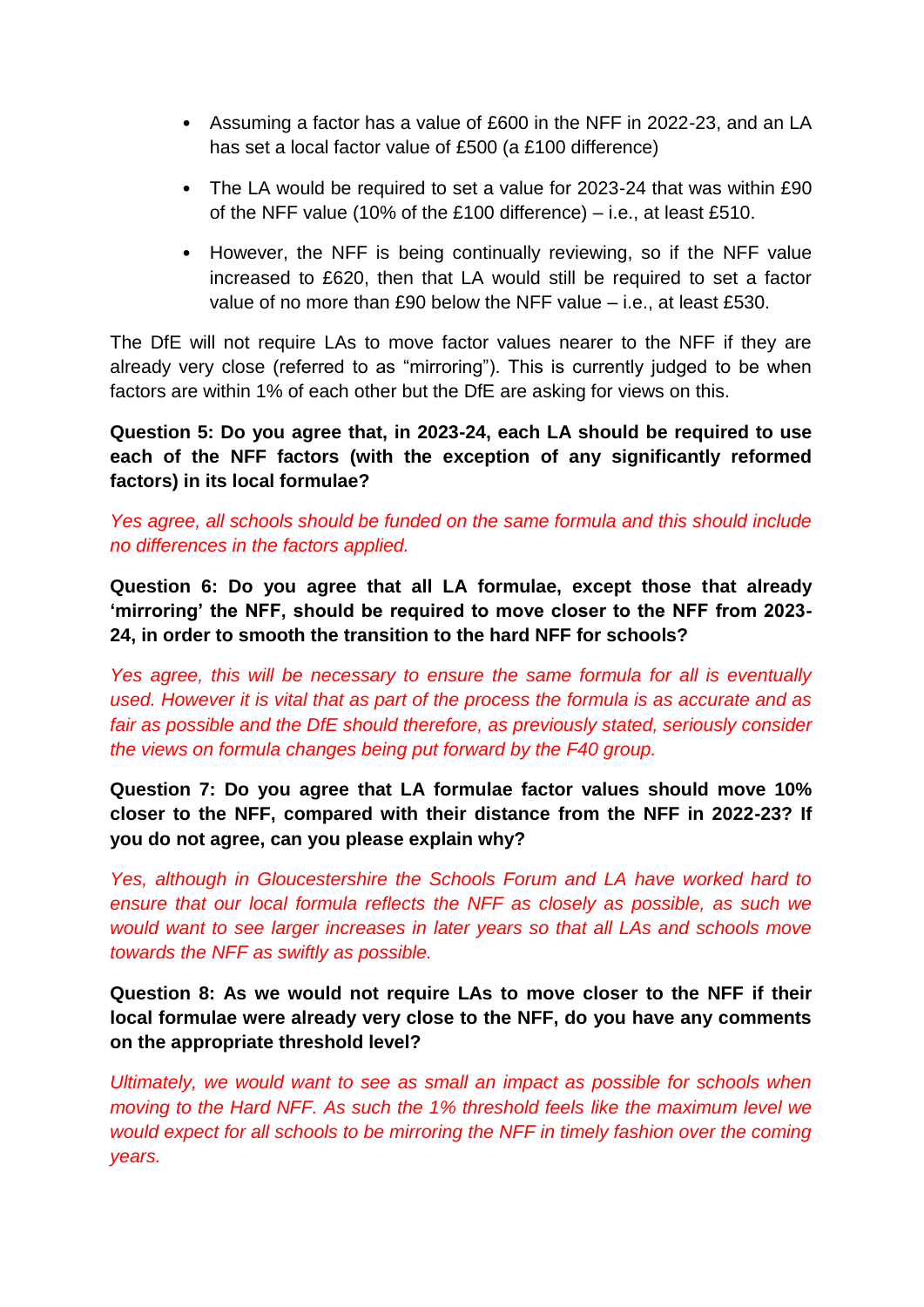As the formula moves towards the NFF there will be some schools who find themselves receiving the MFG protection and others who gain. This could lead to pressure on LA budgets – but LAs have some flexibility in setting the MFG and capping or scaling schools' year-on-year gains in order to address affordability in their local formula.

During the second consultation (to follow) the DfE will examine whether LAs should be given greater flexibilities from 2023-24 over the level of the MFG in order to manage affordability, or whether this is not needed given their ability to cap and scale gains. The DfE want no school to see a cash loss in per-pupil funding as a result of the move towards the hard NFF.

The DfE also want all local formulae to use the "EAL3" measure – where pupils attract additional funding if they entered the education system in the last 3 years and English is not their first language. Currently LAs have some flexibility over the number of years.

LAs are also allowed flexibility over the application of the sparsity measures – to target remote and small schools. This flexibility will be allowed to continue in 2023-24 as there has been a new methodology introduced for calculating sparsity distances in 2022-23.

**Question 9: Do you agree that the additional flexibility for LAs in the EAL factor, relating to how many years a pupil has been in the school system, should be removed from 2023-24?** 

*Yes agree, this will be consistent with having the same NFF factors and rates for all. However, we would reiterate the same point about the additional needs factors sitting outside of the MPPF level, so that schools see the real benefits of the additional factors* 

**Question 10: Do you agree that the additional flexibilities relating to the sparsity factor should remain in place for 2023-24?**

*No, all schools should be moved onto the same NFF sparsity factor to ensure a consistent approach nationally.*

# **Consultation Proposals: Impact on Central Schools Service**

Moving towards the NFF means that LAs will have less flexibility with what to do with their remaining DSG. The DfE are considering how central services are delivered and funded as well as addressing the current variation. The DfE want to see the move to a school-based system with schools having maximum control over their funding.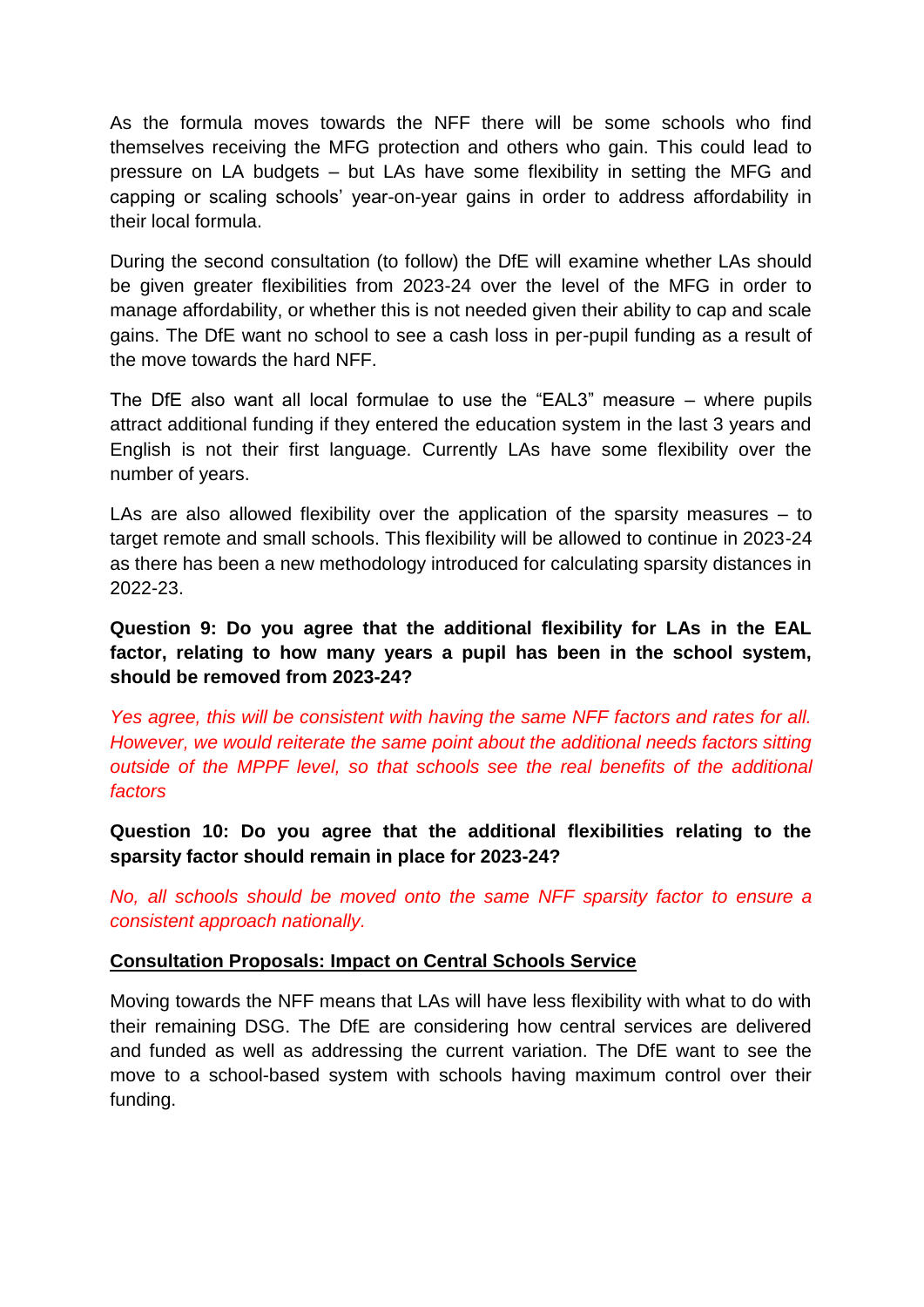Central service delivery, either by LAs, or by academy trusts, varies considerably across the country and the consultation paper groups them into the following headings:

- **LA's ongoing responsibilities for all (maintained and academy) schools** – for example, admissions and school attendance monitoring. Funded via the Central Schools Services Block (CSSB) of the DSG.
- **"De-delegated" functions that the LA does for maintained schools and Multi-Academy Trusts (MATS) do for academies.** Generally funded through a top-slice from school budgets. Includes functions such as outdoor education. School Improvement functions are delivered by the LA but are provided for separately.
- **Optional traded services for all schools –** optional services, paid for from individual school's budgets.

The DfE suggest that there could be a list of services which should sit best under each heading, creating a clear list of central services and shifting more towards the de-delegated and traded services end of provision. This will be discussed more technically in a further consultation. Options include:

- Continuing to fund statutory duties, such as some admissions duties and perhaps adding some non-statutory ones where it makes sense for the LA to have oversight.
- Continuing the existing scheme where DfE centrally purchase copyright licences for all state-funded schools but possibly adding the funding to the schools' block
- If there is a reduction in the CSSB of DSG (with more services dedelegated or traded), considering moving the funding back to the MHCLG local government finance settlement.

**Question 11: are there any comments you wish to make on the proposals we have made regarding ongoing central school services, including on whether in the future central school services funding could move to the Local Government Finance Settlement (LGFS)?**

*Yes agree, it is important that funding continues for statutory services such as admissions and that the LA is able to retain oversight of them. The source of funding for central services between DSG and mainstream funding does complicate the accounting and management arrangements and it would be advisable to move the remaining funding to LGFS. What would need to be recognised in the LGFS is that future increases in the school population would put pressure on these services and would require additional funding to be allocated through the LGFS. The scheme to fund copyright licences has been beneficial and if there is no central school services*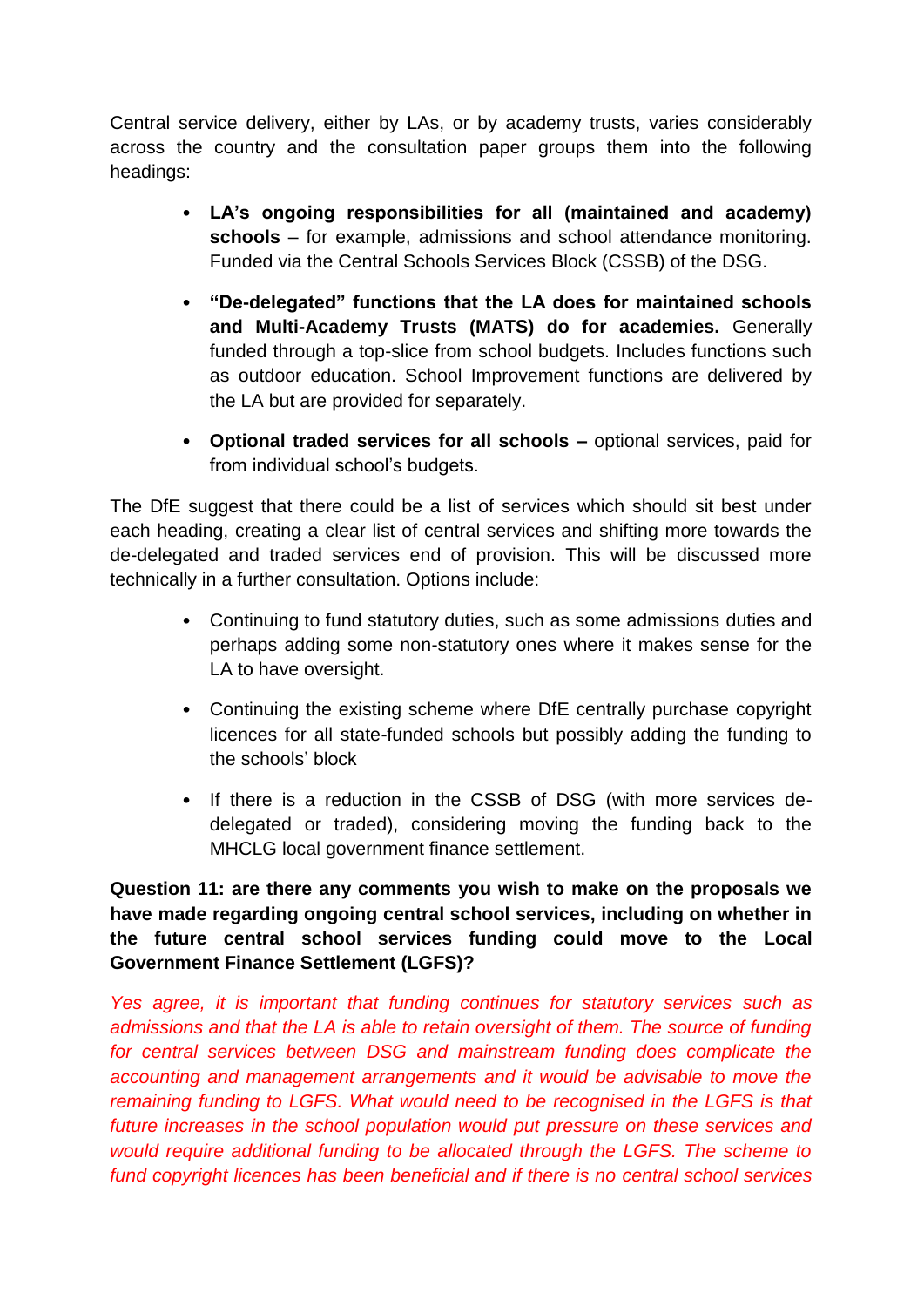# *Block (CSSB) going forward this should be moved to the schools block and funded accordingly for changes in costs.*

The CSSB also includes a historic commitments element, relating to expenditure by LAs on commitments entered into before 2013, on activities which are not appropriate to be funded from DSG. It was anticipated in 2013 that this spend would gradually reduce over time, but some commitments are taking longer to unwind than expected. Therefore from 2020-21 the DfE have reduced this funding by 20% a year and propose removing it completely once the hard NFF comes into effect. Funding for unavoidable legacy payments (e.g., those for termination of employment costs and prudential borrowing) that some LAs will still be tied into, will be replaced with a separate legacy grant.

**Question 12: Do you agree with the proposal for a legacy grant to replace funding for unavoidable termination of employment and prudential borrowing costs? We will also invite further evidence on this at a later stage.**

*The historic commitments should be removed by the time the NFF comes into effect. Any remaining unavoidable commitments should be reviewed annually to confirm the requirement for a legacy grant to be awarded. Plans and options to reduce them should also be submitted.*

### **Consultation Proposals: Supporting SEND Provision**

The consultation paper says that the DfE see this move to the hard NFF as an opportunity to make the funding to support SEND provision in mainstream schools "*fairer, more consistent, simpler, more transparent and more efficient and predictable".*

The Government's SEND Review has been delayed again but once it is published it will include recommendations which will have implications for how support for pupils with SEND is delivered and funded in mainstream schools. The second consultation will consider these recommendations.

In 2018 the DfE found and consulted on, a set of proxy indicators to reflect the likely prevalence of additional needs, including SEND, within a mainstream school – namely low prior attainment and deprivation. The DfE do not wish to use the actual number of pupils with Education, Health and Care Plans (EHCP) or SEN as they do not consider them to be consistent – a child who may be eligible for an EHCP in one area may not be in another. They also consider it to be a perverse incentive for schools to identify more children as needing support.

The consultation goes on to recognise there are pressure on High Needs block funding, where demand for EHCPs has increased. Some of this pressure has been addressed by LAs through transfers between the schools block and high needs block, but the DfE want this practice to end as it is not a sustainable solution and also erodes the benefit for schools of moving to a 'hard' NFF.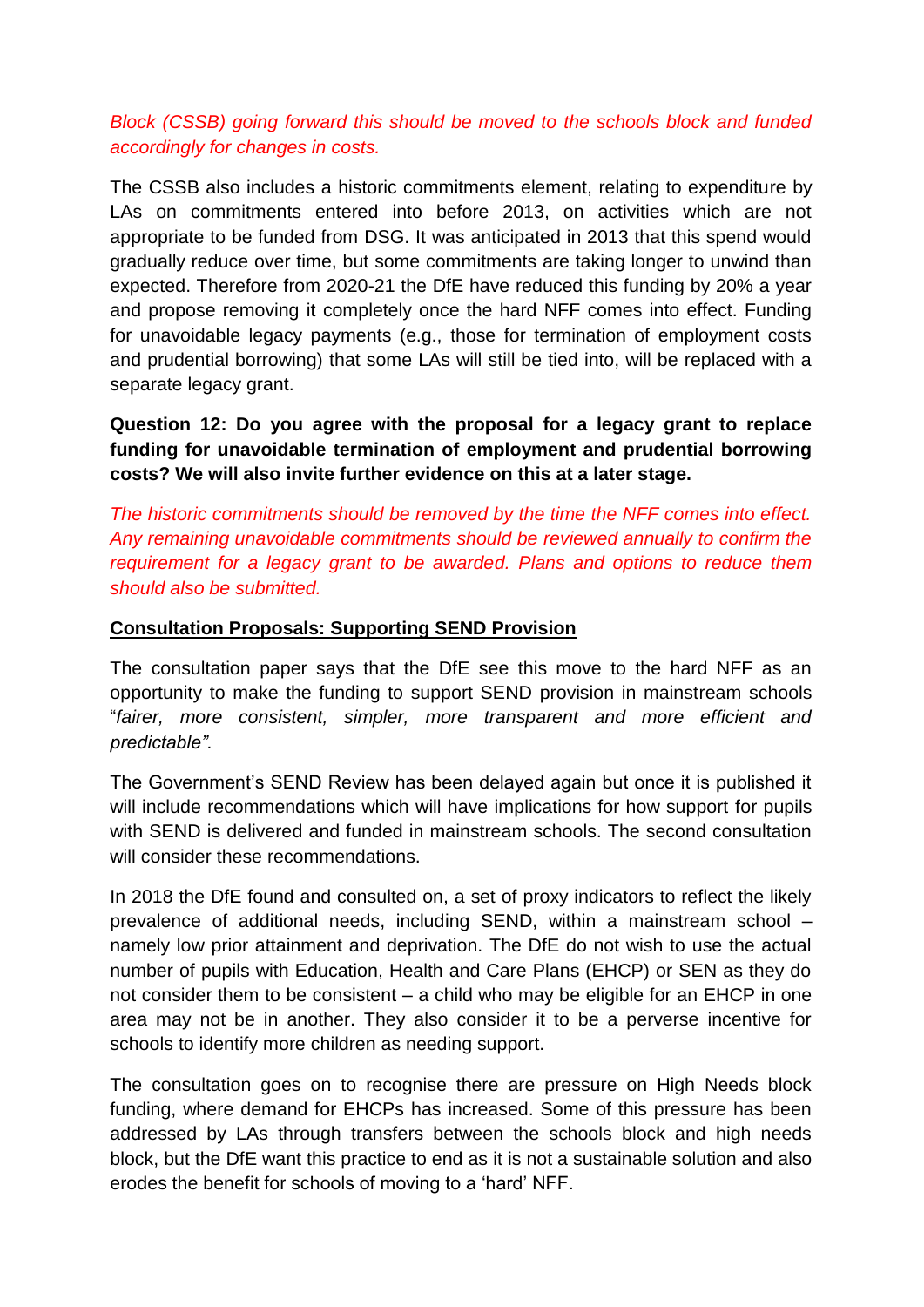The paper goes on to say that: "*The department is currently working to address these pressures on high needs budgets and support LAs to manage their high needs budgets more sustainably*".

Last year the DfE launched an intervention programme working with some LAs with the highest DSG deficits, supporting them to reform their high needs systems and associated spending to make it more sustainable. The DfE plan to shortly publish a commentary on that programme to date, with recommendations that LAs could consider in tackling their own DSG deficits, including specific case studies from LAs who have developed approaches to support the sustainability of their high needs systems. The consultation paper adds that "*alongside this, a central aim of the SEND Review is to make recommendations that will tackle the underlying causes of costs pressures in the high needs system and lead to a more financially sustainable system in the longer-term*".

The second NFF consultation will consider whether there remains a need to keep a mechanism in place of the current block transfers where LAs continue to face unavoidable cost pressures on their High Needs budgets.

# **Consultation Proposals: Schools Forums**

Implementation of the NFF will lead to a change in the role of the Schools Forum. The forum currently decides on things such as whether to approve transfers between blocks and the amount of funding top-sliced for de-delegated central services. Despite the changing role they will continue to play an important part in local decision making and stakeholder engagement – specifically with regard to early years, high needs and central services – see Annex B of the consultation for a comprehensive list of 'before and after' functions.

The DfE plan to review the role and membership of the Schools Forum once the SEND review has been published and progress is made towards the implementation of the NFF.

### **Consultation Proposals: The Funding Year**

Currently maintained schools are funded by financial year April to March whilst Academies are funded by academic year September to August. Academies chose this pattern as it fitted with their business activities, but it means that for 5 months of the year the two will potentially be receiving different funding for schools with the same characteristics. This situation does not align with the intention of moving to a hard NFF - that schools with the same characteristics should receive the same amount of funding.

The consultation paper states that most schools plan their staffing and spending on an academic year basis, adding that changes to teacher's pay, which makes up a significant element of a school's budget, also takes effect from the start of the